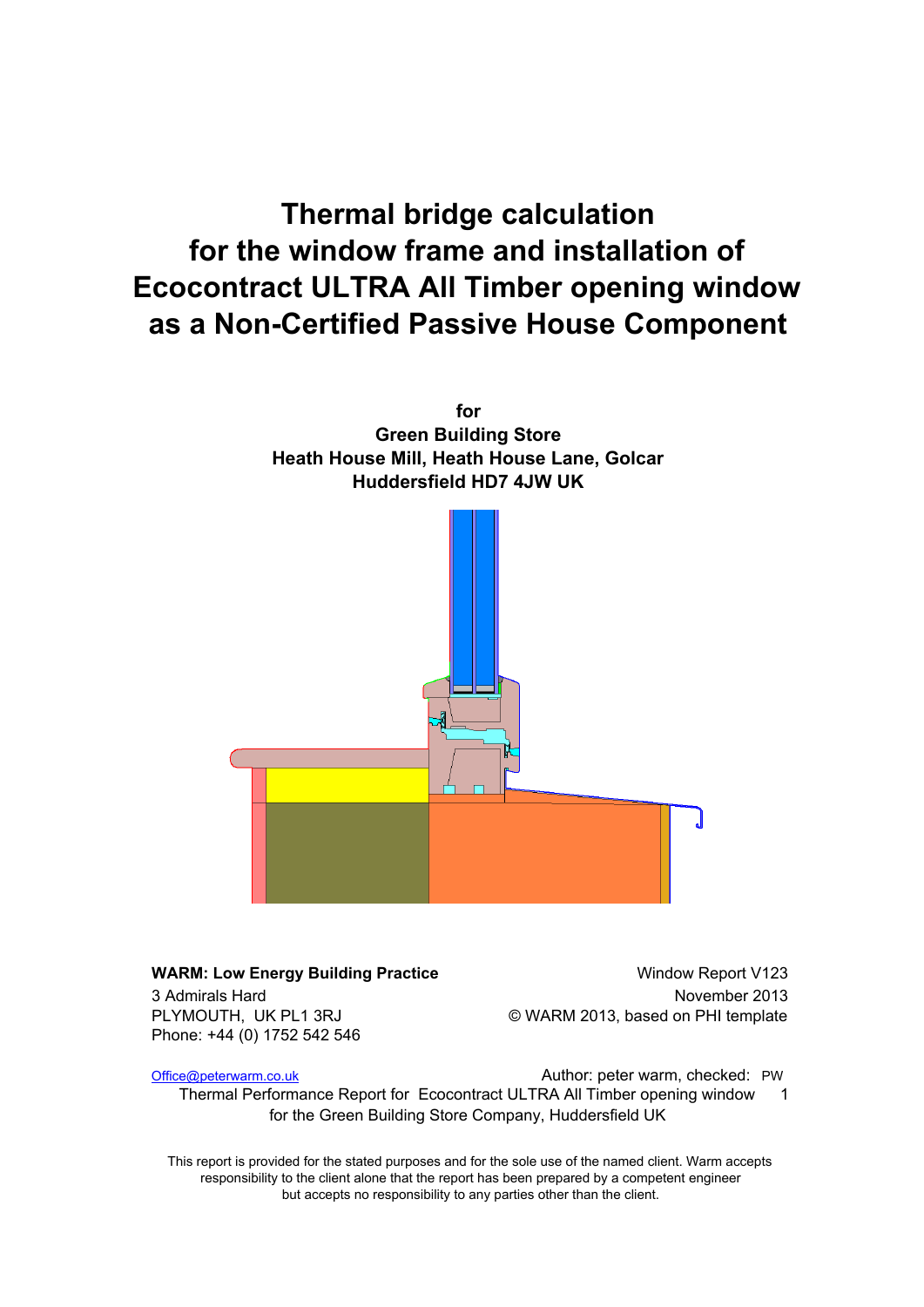### Summary

The Ecocontract ULTRA All Timber opening window from the Green Building Store company has been analysed and this report contains the data needed to use this window in PHPP for the design of a Passivhaus, including various installation situations.

The enclosed table of values (Section 9) has been designed to cut and paste directly into PHPP, to quickly enable designers to accurately model one of these windows.

This window does not meet the certification criteria for a Passivhaus certified window. However, provided it is used in suitable locations where the external design temperature is above -13 C, then it will pass the comfort part of the certification criteria (-16 C being the certification level).

This window passes the hygiene requirements for a Passivhaus certified window.

The choice of the Swisspacer Ultimate spacer is an important part of reaching the criteria.

In conclusion, this window can be successfully used as part of Passivhaus design provided attention is paid to its use in a suitable climate. To the author's knowledge, suitable local locations would be England, Wales and Eire; care should be taken in colder areas such as Scotland.

During the construction care should be taken that the windows are installed as stated in the report, otherwise the thermal bridge heat loss coefficient for the installation may be considerably worse. Significantly different situations will require remodelling.

Thermal Performance Report for Ecocontract ULTRA All Timber opening window 2 for the Green Building Store Company, Huddersfield UK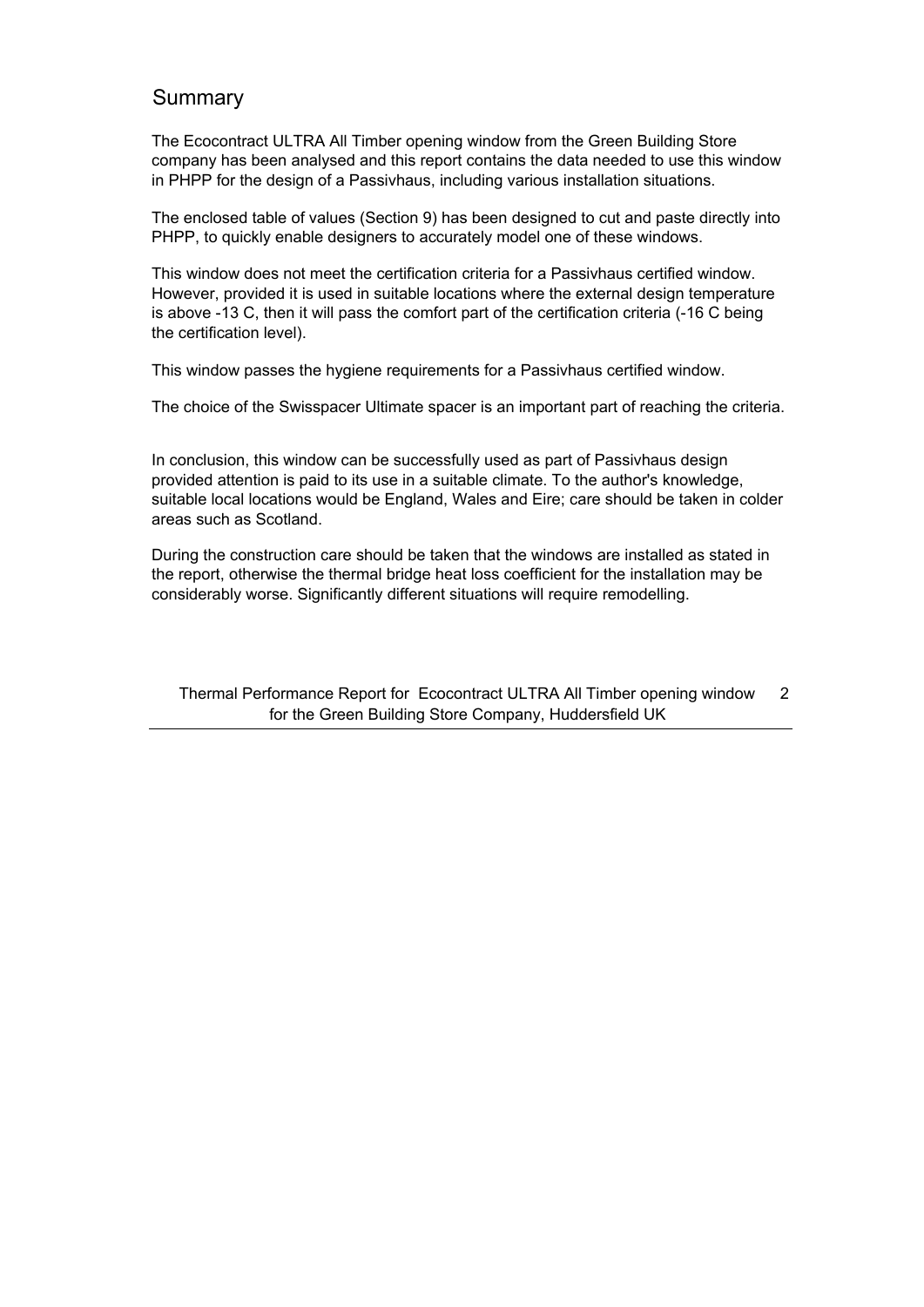## Table of contents

| 1. Introduction to Passivhaus window analysis            | 4      |
|----------------------------------------------------------|--------|
| 2. Guidelines for thermal bridge calculation for windows | 5      |
| 2.1 Description of the window frame                      | 5      |
| 2.2 Glass, Panel and Spacer                              | 5      |
| 2.3 Boundary conditions                                  | 6      |
| 2.4 Used materials and thermal conductivities            | 6      |
| 3. Results of the heat-flow-calculation                  | 8      |
| 4. Overview of calculation results                       | 9      |
| 5. Window construction                                   | 10     |
| 5.1 Mullion                                              | 11     |
| 6. Window U-values for different window sizes            | 12     |
| 7. Installation                                          | 12     |
| 7.1 Cavity wall                                          | 13     |
| 7.2 Timber frame                                         | 14     |
| 7.3 Externally insulated wall                            | 15     |
| 8. Alternative glasses offered by manufacturer           | 16     |
| 9. PHPP values                                           | 17     |
| 10. Appendix: Construction drawings - (not to scale)     | 18-23  |
| 11. Thermal Conductivity Reports                         | $24 -$ |

Thermal Performance Report for Ecocontract ULTRA All Timber opening window 3 for the Green Building Store Company, Huddersfield UK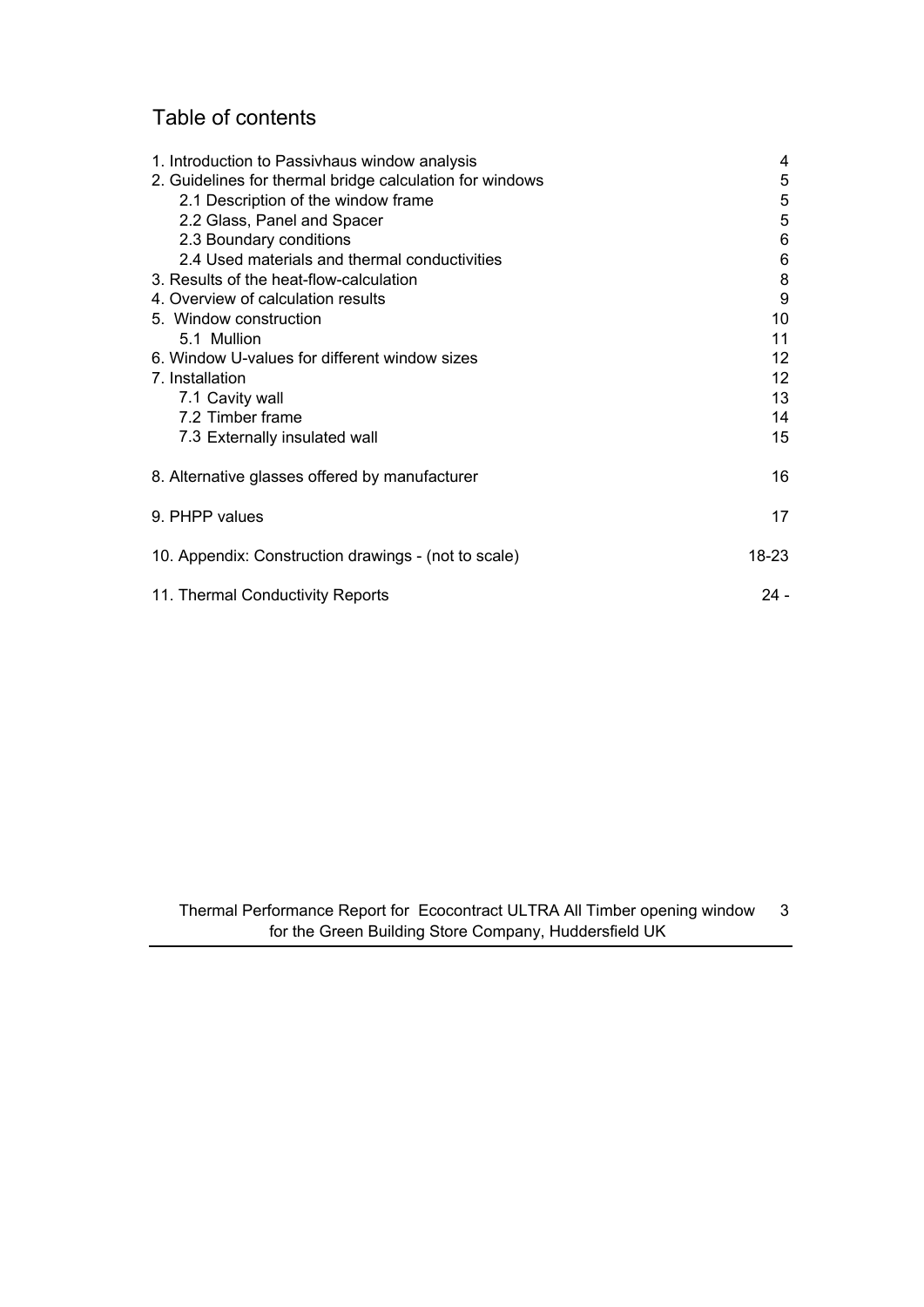## **1. Introduction to Passivhaus window analysis**

Because a separate heating system is not necessarily required in Passive Houses, high demands are placed on the quality of the building components used. If no radiator under the windows is planned, the thermal transmittance  $U_W$  (U-value) of the window used may not exceed 0.80 W/(m²K), in order to prevent unpleasant radiant heat deprivation and cold air descent at the window. For a given quality of glazing, this results in restriction of the thermal bridge loss coefficient for window frames.

The following requirements for the certificate "Certified Passive House Component window frame" have been set by the PHI:

#### **UW ≤ 0.80 W/(m²K)**

 $U_W$  is the average thermal transmittance for the whole window. The criterion must be met with  $\mathsf{U}_\mathsf{g}$  = 0.70 W/(m<sup>2</sup>K) and with a window size of 1.23 m x 1.48 m.

#### **UW,installed ≤ 0.85 W/(m²K)**

 $U_{W, \text{installed}}$  is the U-value of the installed window. The criterion must be met in a minimum of three installation situations using the same sized frame as above.

Also, the hygiene criterion must be met. For reasons of hygiene, this criterion limits the minimum individual temperature on window surfaces to prevent mould growth. The criterion for a cool, temperate climate is:

#### **fRsi\_0.25 m²K/W ≥ 0.70**

At -5 $\degree$ C ambient temperature, 20 $\degree$ C interior temperature and 50% relative humidity the minimum temperature of the surface is limited to 12.6 °C.

In addition, certified windows will be ranked by the thermal losses through the opaque parts, represented by  $\Psi_{\text{opaque}}$ . These efficiency classes include the U-value of the frame, the frame width, the Ψ-value of the glass edge and the length of the glass edge.

The energy balance of Passivhauses, the sum of losses and gains, is very important. Because the solar gains are difficult to quote it is useful to rate the parts of the window that do not allow solar gains. This is done by calculating  $\Psi_{\text{onaque}}$ .

| , abio , , , abonto nodoo omoono, olabooo<br>$\Psi_{\text{opaque}}$ | Passive house efficiency class Name |                       |  |
|---------------------------------------------------------------------|-------------------------------------|-----------------------|--|
| $\leq 0.110 W/(mK)$                                                 | $n h$ A                             | Advanced component    |  |
| $\leq 0.155$ W/(mK)                                                 | $_{\rm ph}$ B                       | Basic component       |  |
| $\leq$ 0.220 W/(mK)                                                 | $_{\rm ph}$ U                       | Certifiable component |  |

Table 1: Passive house efficency classes

Thermal Performance Report for Ecocontract ULTRA All Timber opening window 4 for the Green Building Store Company, Huddersfield UK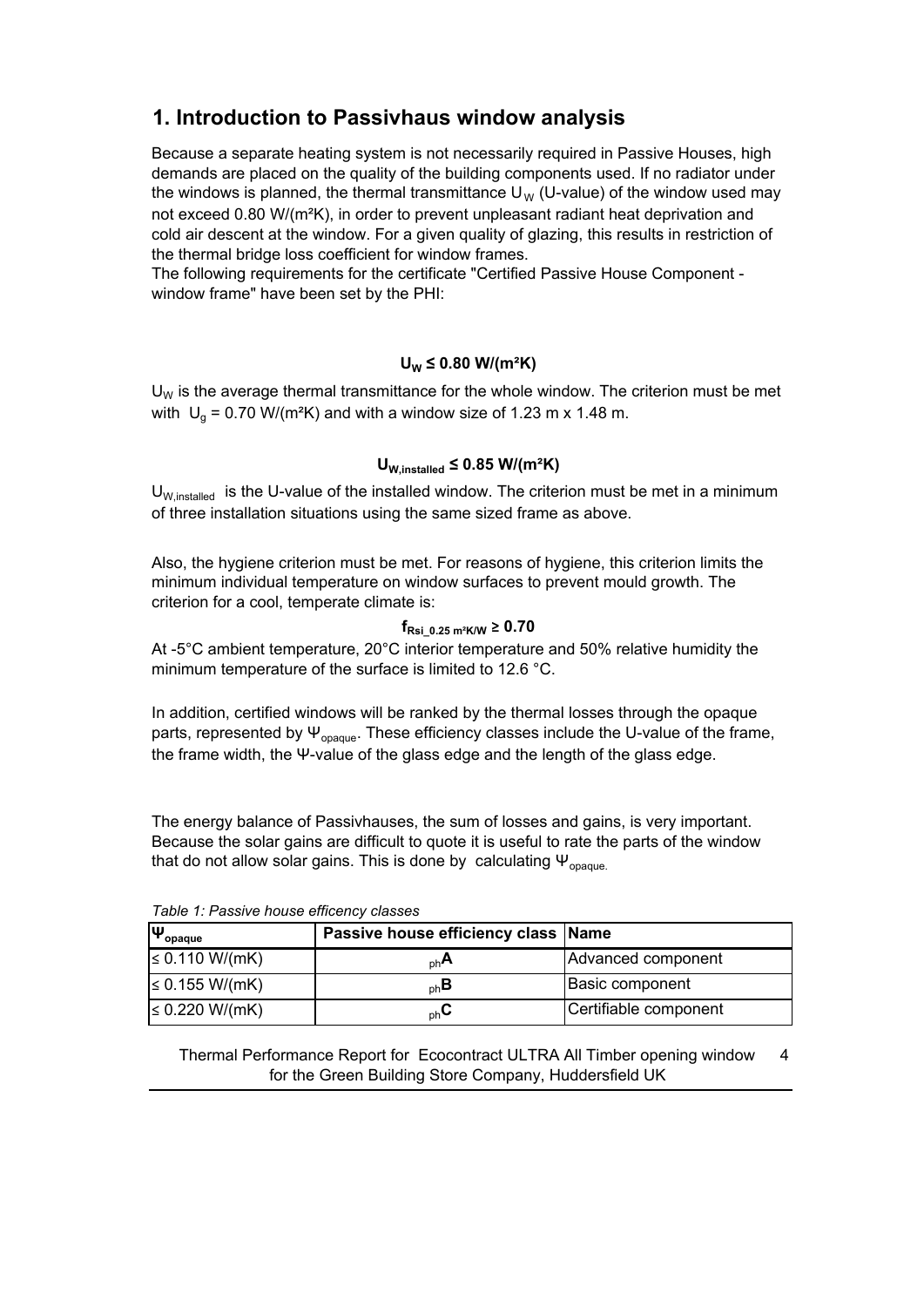## **2. Guidelines for thermal bridge calculation for windows**

On behalf of the Green Building Store company in Huddersfield, WARM has calculated the thermal characteristics for a window based on the regulation EN ISO 10077 (standard size 1.23 m x 1.48 m), with the Ecocontract ULTRA All Timber window frame.

The calculations were carried out using the heat flow software THERM V6.3.46.0 by the American Lawrence Berkley National Laboratory.

#### 2.1 Description of the window frame

The frame is constructed with laminated softwood.

#### 2.2 Glass, Panel and Spacer

For triple glazing with low-e coating, generally a glass U-value of U<sub>g</sub> = 0.7 W/(m<sup>2</sup>K) is assumed for the calculations in the course of certification. In order to meet the certification criterion  $U_w = 0.80 \text{ W/(m²K)}$ , a frame (including spacer and edge bond) with the corresponding thermal quality is necessary

| Properties of the | Edge-bond<br>Swisspacer Ultimate |                            |
|-------------------|----------------------------------|----------------------------|
| glazing           | Number of panes                  |                            |
|                   | Thickness of the panes           | 4/4/4<br>mm                |
|                   | Thickness of the gas gap         | 20/20<br>mm                |
|                   | Glazing unit                     | 52 mm                      |
|                   | Conductivity of gas gap          | 0.0321<br>W/(mK)           |
|                   | Additional air gap               | mm                         |
|                   | Thickness of additional pane     | mm                         |
|                   | Conductivity of air gap          | W/(mK)                     |
|                   | Thickness of the total glazing   | 52 mm                      |
|                   | U-Value of the glazing           | $W/(m^2K)$<br>0.700        |
| Properties of the | Conductivity of the panel        | $0.035$ W/(mK)             |
| panel             | U-value of the panel             | 0.673 W/(m <sup>2</sup> K) |

Table 2: Properties of the glazing and the panel.

Thermal Performance Report for Ecocontract ULTRA All Timber opening window 5 for the Green Building Store Company, Huddersfield UK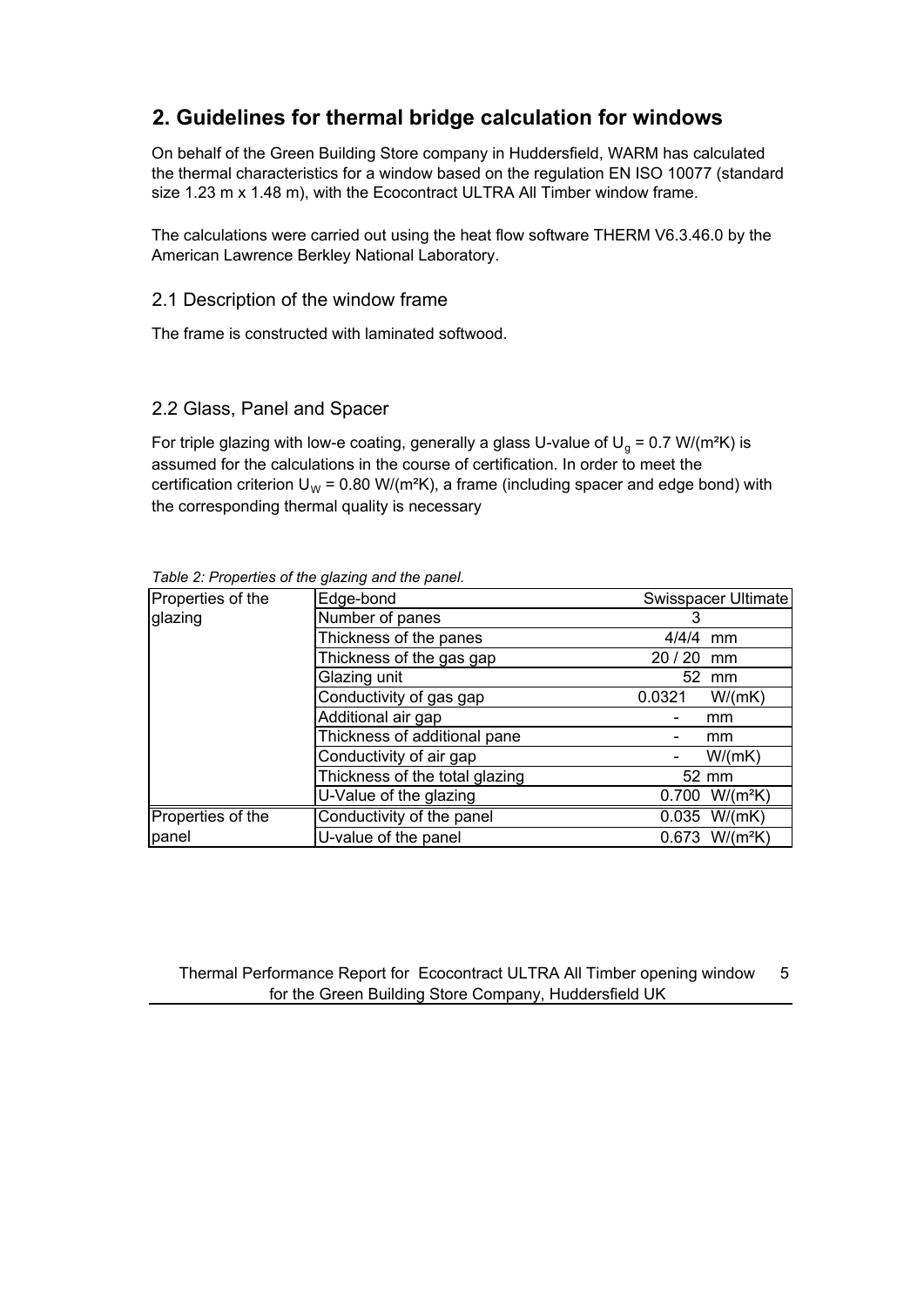In many edge bond constructions, very thin (about 0.025 to 0.1 mm) films are incorporated, the materials of which have a high thermal conductivity. The true-scale representation of the spacer in the calculation model could only be resolved with a very large numerical effort.

Instead of a high resolution representation of the Swisspacer Ultimate spacer, a simplified, but thermally equivalent, replacement was used. This allows a simpler mesh in the calculation model and therefore a viable computational effort.

#### 2.3 Boundary conditions

The boundary conditions for the calculations were chosen to reflect the actual circumstances, i.e. with an external temperaure of –10°C, an interior temperature of +20°C and the corresponding heat transfer coefficient at the surfaces (see table below). A reduced inner heat transfer coefficient of  $\text{Rs}_1$  = 0.20 (m<sup>2</sup>K/W) was assumed at the inner surfaces of the window corners, in accordance with BS EN 10077-2.

Table 3: Heat transfer resistances and surface temperatures.

| Surface                                         | Temperature $\theta$<br>$\lceil{^{\circ}C}\rceil$ | Heat-transfer<br>resistance $R_{\rm SI}$<br>[m <sup>2</sup> K/W] |
|-------------------------------------------------|---------------------------------------------------|------------------------------------------------------------------|
| to ambient                                      | $-10$                                             | 0.04                                                             |
| to ambient with air gap                         |                                                   | 0.13                                                             |
| to interior                                     | 20                                                | 0.13                                                             |
| to interior in edges                            |                                                   | 0.20                                                             |
| to ambient for calculation of $f_{\text{Rsi}}$  | -5                                                | 0.04                                                             |
| to interior for calculation of $f_{\text{Rsi}}$ | 20                                                | 0.25                                                             |

Thermal Performance Report for Ecocontract ULTRA All Timber opening window 6 for the Green Building Store Company, Huddersfield UK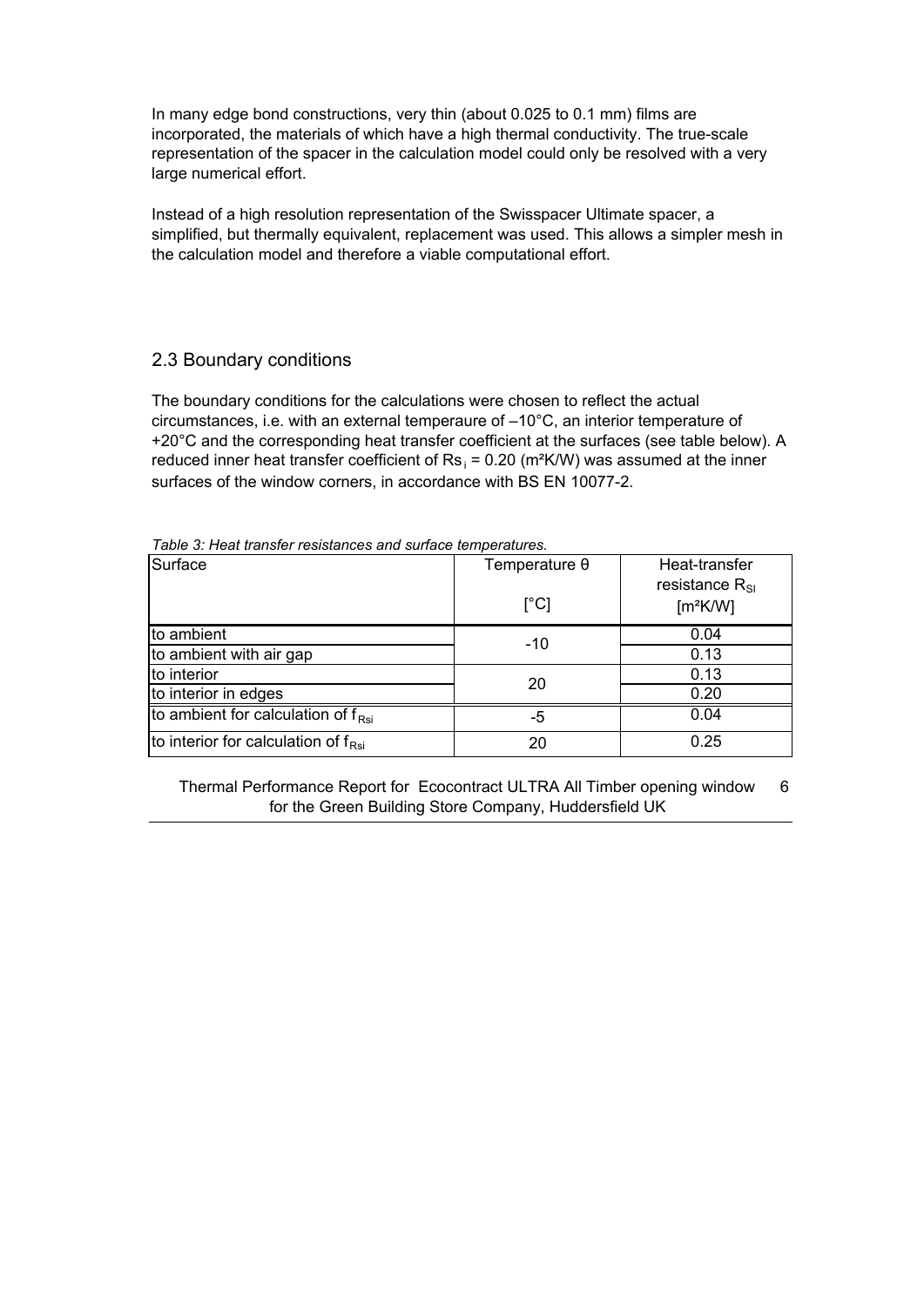#### 2.4 Used materials and thermal conductivities

In the following table the materials used in the calculation are listed with their thermal conductivities. The thermal conductivities are based on information provided by the company or on established standards. The equivalent thermal conductivity of hollow spaces was determined in accordance with BS EN 10077-2.

Table 4: Thermal conductivities representing the materials used for the calculation model and *their colours as they appear in the THERM model diagrams* 

#### Window Frame

| Name                             | Conductivity<br>$W/m-K$ | Emissivity |
|----------------------------------|-------------------------|------------|
|                                  |                         |            |
| <b>CEN Polysulphide</b>          | 0.400                   | 0.9        |
| AA SPR Swisspacer Ultimate       | 0.140                   | 0.9        |
| <b>CEN Glass</b>                 | 1.000                   | 0.9        |
| <b>CEN PH Glazing</b>            | 0.0321                  | 0.9        |
| <b>CEN EPDM</b>                  | 0.250                   | 0.9        |
| AA TIM General Timber            | 0.130                   | 0.9        |
| AA INS k034 Elastomeric Foam     | 0.050                   | 0.9        |
| CEN Silicone Pure 0k35           | 0.350                   | 0.9        |
| AA Steel Plate in central cavity | 50.0                    | 0.9        |

The elastomeric foam is an unusual material - see appendices The following materials were used in the installation of the walls

|  | Cavity Wall                          |            |      |
|--|--------------------------------------|------------|------|
|  | AA MAS Concrete Block Heavyweight    | 1.600      | 0.90 |
|  | AA INS k0.037                        | 0.032      | 0.90 |
|  | Stone                                | 1.500      | 0.90 |
|  | AA FIN Plaster                       | 0.250      | 0.90 |
|  | AA MAS Reinforced Concrete           | 2.100      | 0.90 |
|  | Timber Frame                         |            |      |
|  | AA FIN Plasterboard & Skim           | 0.210      | 0.90 |
|  | AA TIM General Timber                | 0.130      | 0.90 |
|  | AA TIM Plywood Osb heat flow along p | 0.208      | 0.90 |
|  | AA INS k022                          | 0.022      | 0.90 |
|  | AA INS k040                          | 0.040      | 0.90 |
|  | AA INS k039 Gutex                    | 0.039      | 0.90 |
|  | AA MAS Render                        | 0.700      | 0.90 |
|  | <b>CEN Service Void</b>              | Calculated | 0.90 |
|  | <b>Externally Insulated Wall</b>     |            |      |
|  | AA MAS Med Conc Block High Cond      | 0.850      | 0.90 |
|  | AA INS k037                          | 0.037      | 0.90 |
|  | AA MAS Render                        | 0.700      | 0.90 |
|  | AA FIN Plaster                       | 0.250      | 0.90 |

Thermal Performance Report for Ecocontract ULTRA All Timber opening window 7 for the Green Building Store Company, Huddersfield UK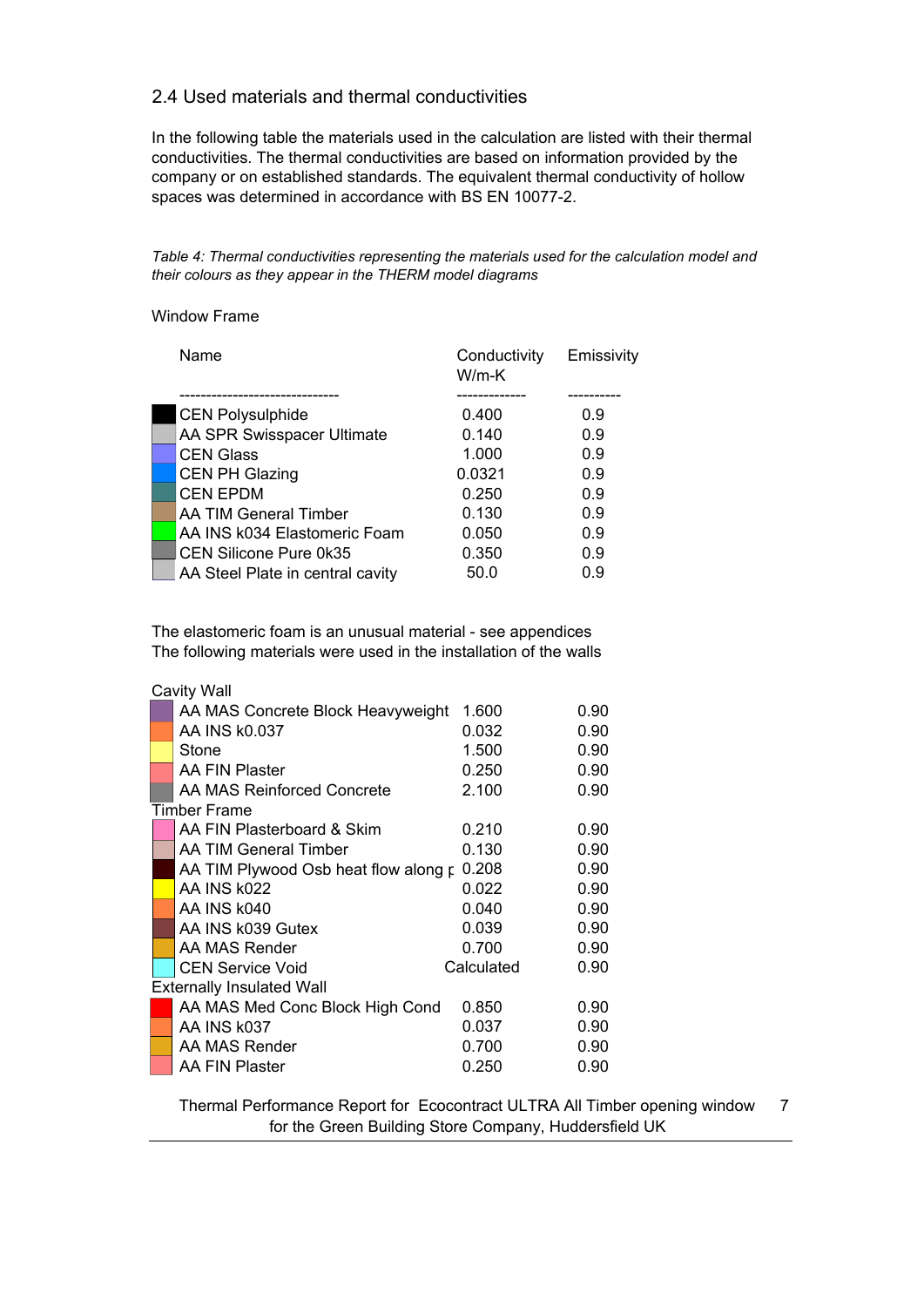## 3. Results of the heat-flow-calculation

The heat flow rate  $L_{2D}$  was calculated for each sectional drawing following BS EN 10077–1 and 2 using the two-dimensional heat flow software programme THERM. For each section, two calculations were carried out, one with the installed glazing and one with a calibration panel (lambda-value of 0.035 W/( $m<sup>2</sup>K$ )) in place of the glazing. The depth of the edge and thickness of the calibration panel correspond with those of the glazing. Each of the calculated  $L_{2D}$  values in W/mK are documented with the respective dimensions of the sections in Table 5. These intermediate results form the basis for the calculation of the U-values and the Ψ-values.

The height of the calculation models is 0.4 m in models with one glazed part and 0.6 m in models with two glazed parts(eg mullion). For installation situations at least 1m or 3 times the wall thickness is added to typically produce 1.4m.

| <b>Name</b>              |         | Ecocontract<br><b>ULTRA AII</b><br>Timber opening<br>window |  |  |
|--------------------------|---------|-------------------------------------------------------------|--|--|
|                          | Cill    | 0.3097                                                      |  |  |
|                          | Head    | 0.2948                                                      |  |  |
|                          | Jamb    | 0.2948                                                      |  |  |
| Frame with panel         | Mullion | 0.4209                                                      |  |  |
|                          |         |                                                             |  |  |
| <b>Edge bond</b>         |         |                                                             |  |  |
|                          | Cill    | 0.3564                                                      |  |  |
|                          | Head    | 0.3440                                                      |  |  |
|                          | Jamb    | 0.3440                                                      |  |  |
| Frame with glass         | Mullion | 0.5097                                                      |  |  |
|                          |         |                                                             |  |  |
|                          | Cill    | 0.4746                                                      |  |  |
| Cavity<br>wall           | Head    | 0.5425                                                      |  |  |
|                          | Jamb    | 0.5425                                                      |  |  |
|                          | Cill    | 0.4824                                                      |  |  |
| Timber<br>frame          | Head    | 0.4535                                                      |  |  |
|                          | Jamb    | 0.4535                                                      |  |  |
|                          | Cill    | 0.5068                                                      |  |  |
| $\overline{\mathsf{ll}}$ | Head    | 0.4879                                                      |  |  |
| Externally<br>insulated  | Jamb    | 0.4879                                                      |  |  |

*Table 5: Results of the heat flow calculations for all sections [W/mK].* 

Thermal Performance Report for Ecocontract ULTRA All Timber opening window 8 for the Green Building Store Company, Huddersfield UK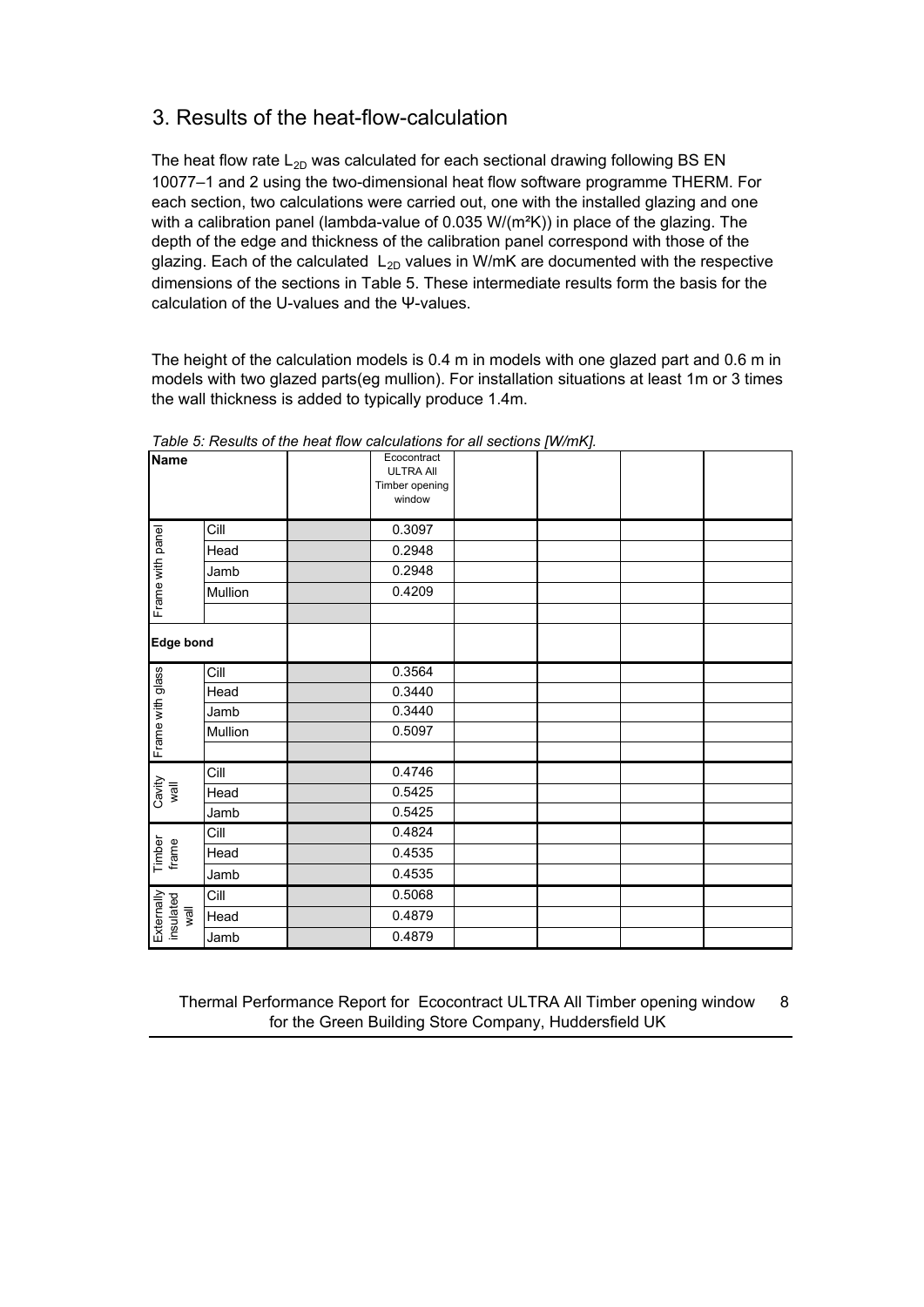## 4. Overview of calculation results

| <b>Name</b>                           |                                                                                                   | Passivhaus    | Ecocontract      |  |  |
|---------------------------------------|---------------------------------------------------------------------------------------------------|---------------|------------------|--|--|
|                                       |                                                                                                   | Transparent   | <b>ULTRA AII</b> |  |  |
|                                       |                                                                                                   | Component     | Timber opening   |  |  |
|                                       |                                                                                                   | Certification | window           |  |  |
|                                       |                                                                                                   | Crieteria     |                  |  |  |
|                                       | Cill                                                                                              |               | 0.138            |  |  |
|                                       | Head                                                                                              |               | 0.120            |  |  |
| $\overline{\Xi}$                      | Jamb                                                                                              |               | 0.120            |  |  |
|                                       | Mullion                                                                                           |               | 0.136            |  |  |
| frame width b <sub>f</sub>            |                                                                                                   |               |                  |  |  |
|                                       | Cill                                                                                              |               | 1.098            |  |  |
|                                       | Head                                                                                              |               | 1.048            |  |  |
|                                       | Jamb                                                                                              |               | 1.048            |  |  |
| $[W/(m^2K)]$                          |                                                                                                   |               |                  |  |  |
| U-value of the<br>frame $U_f$         | Mullion                                                                                           |               | 1.036            |  |  |
|                                       |                                                                                                   |               |                  |  |  |
| <b>Edge bond</b>                      |                                                                                                   |               |                  |  |  |
|                                       |                                                                                                   |               |                  |  |  |
| th. bridge of<br>edge bond $\Psi_{9}$ | Cill                                                                                              |               | 0.0215           |  |  |
| [W(mK)]                               | Head                                                                                              |               | 0.0223           |  |  |
|                                       | Jamb                                                                                              |               | 0.0223           |  |  |
|                                       | Mullion                                                                                           |               | 0.0221           |  |  |
|                                       |                                                                                                   |               |                  |  |  |
| Internal Temps                        | Cill                                                                                              |               | 13.30            |  |  |
| Minimum                               | Head                                                                                              |               | 13.30            |  |  |
| $\overline{\omega}$                   | Jamb                                                                                              |               | 13.30            |  |  |
|                                       | Mullion                                                                                           |               | 13.40            |  |  |
|                                       |                                                                                                   |               |                  |  |  |
|                                       | Lowest Min Int Temp [C]                                                                           | 12.6          | 13.3             |  |  |
| Frsi based on -5 C                    |                                                                                                   | 0.70          | 0.73             |  |  |
|                                       | Hygiene satisfied above ext.                                                                      |               |                  |  |  |
|                                       | temp of:                                                                                          | -5            | -8               |  |  |
|                                       | Window-U-value U <sub>W</sub>                                                                     |               |                  |  |  |
| $[W/(m^2K)]$                          |                                                                                                   | 0.80          | 0.87             |  |  |
|                                       | Comfort satisfied above ext.                                                                      |               |                  |  |  |
|                                       | temp of:                                                                                          | $-16$         | $-13$            |  |  |
| $\Psi_{\text{opaque}}$ [W/(mK)]       |                                                                                                   |               | 0.143            |  |  |
|                                       | <b>Passive House Efficiency</b>                                                                   |               |                  |  |  |
| class                                 |                                                                                                   |               | phB              |  |  |
|                                       |                                                                                                   |               |                  |  |  |
|                                       | Thermal installation bridge \mustall [W/(mK)] und U <sub>W,installed</sub> [W/(m <sup>2</sup> K)] |               |                  |  |  |
|                                       | Cill                                                                                              |               | $-0.0023$        |  |  |
| Cavity wal                            | Head                                                                                              |               | $-0.0041$        |  |  |
|                                       | Jamb                                                                                              |               | $-0.0041$        |  |  |
|                                       | $U_{W, \text{instead}}$                                                                           | 0.85          | 0.863            |  |  |
|                                       | Cill                                                                                              |               | $-0.0019$        |  |  |
| Timber<br>frame                       | Head                                                                                              |               | $-0.0186$        |  |  |
|                                       | Jamb                                                                                              |               | $-0.0031$        |  |  |
|                                       | $U_{W, \text{instead}}$                                                                           | 0.85          | 0.855            |  |  |
|                                       | Cill                                                                                              |               | 0.0192           |  |  |
|                                       | Head                                                                                              |               | 0.0051           |  |  |
| Externally<br>insulated<br>Wall       | Jamb                                                                                              |               | 0.0051           |  |  |
|                                       | U <sub>W,installed</sub>                                                                          | 0.85          | 0.899            |  |  |
|                                       |                                                                                                   |               |                  |  |  |

Table 6: Overview of calculation results.

Thermal Performance Report for Ecocontract ULTRA All Timber opening window 9 for the Green Building Store Company, Huddersfield UK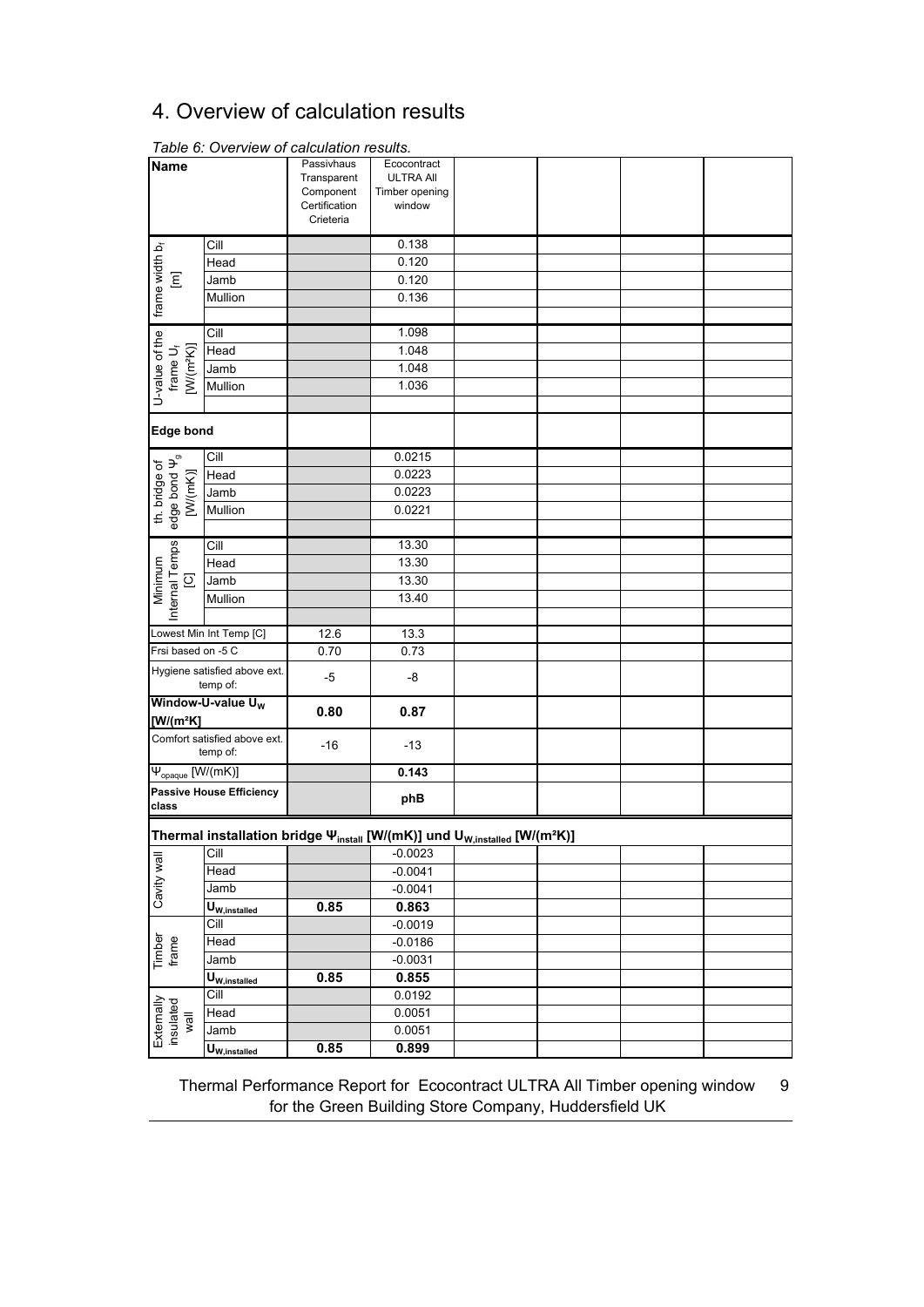## 5. Window construction

In the following figures, the colour coded construction is shown on the left, with the heat flux results in the middle, and the isothermal results on the right.

Figure 1 shows the sections 'head/jamb' and 'cill' of the window with 52 mm wide glazing and the Swisspacer Ultimate spacer.



*Figure 1: : Section 'head/jamb' and 'cill' with the respective heat flux and isothermal graphics.* 

Thermal Performance Report for Ecocontract ULTRA All Timber opening window 10 for the Green Building Store Company, Huddersfield UK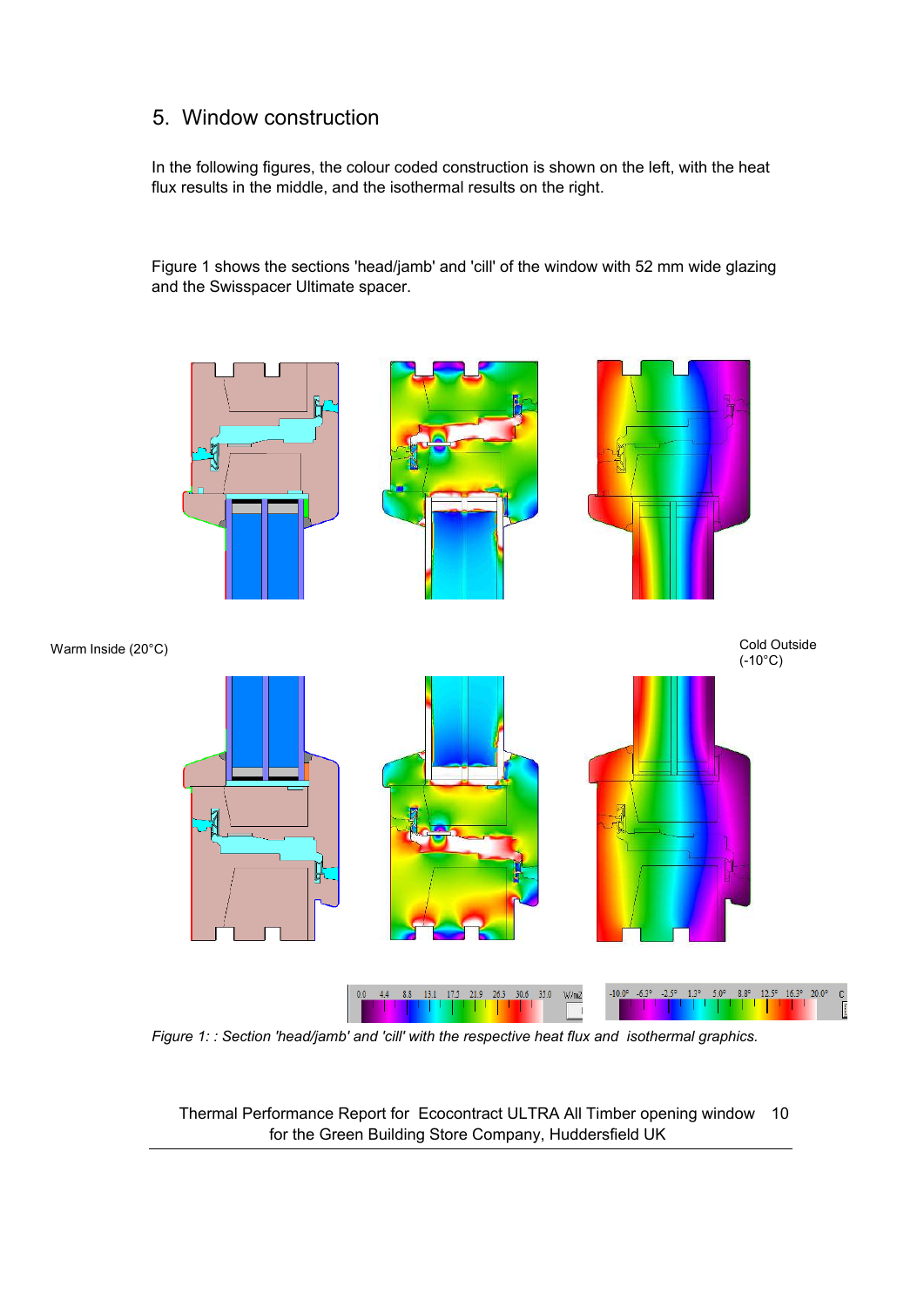#### 5.1 Mullion

Figure 2 shows the section of a Mullion of the assessed window system with 52 mm wide glazing and the Swisspacer Ultimate spacer.

The thermal properties of this section are given for information only. They are not part of the calculation of the window U-value. However, they can be used to determine the correct PHPP data for windows with mullions.





Thermal Performance Report for Ecocontract ULTRA All Timber opening window 11 for the Green Building Store Company, Huddersfield UK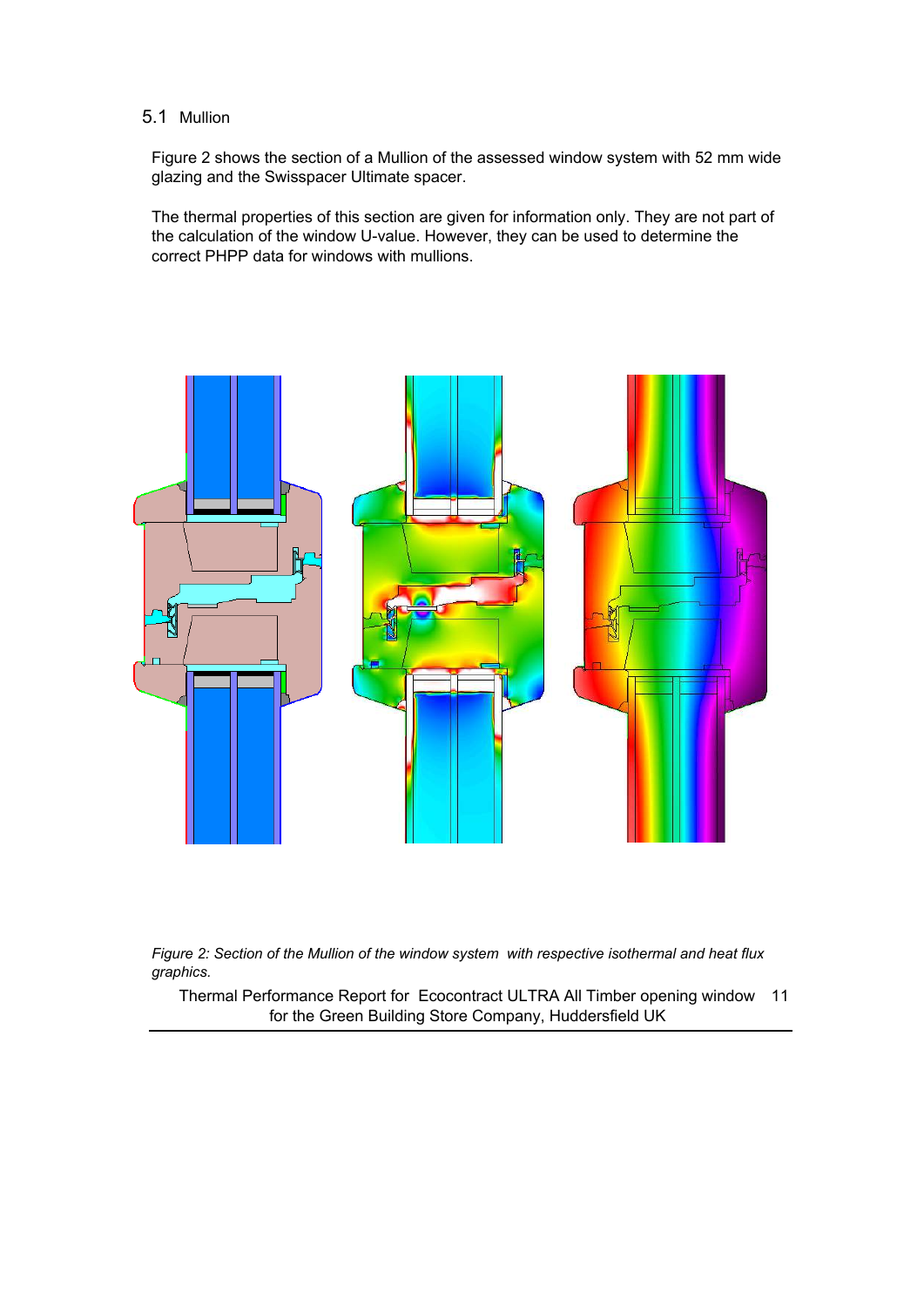### **6. Window U-values for different window sizes**

The U-value U<sub>W</sub> of an uninstalled window of any size can be determined using the following equation:

$$
U_W = \frac{A_g \cdot U_g + A_f \cdot U_f + l_g \cdot \Psi_g}{A_g + A_f}
$$

where: A<sub>g</sub> Glazing area  $[m^2]$  U<sub>g</sub> Average glazing U-value  $[W/(m^2K)]$  $A_f$  Frame area [m<sup>2</sup>] U<sub>f</sub> Average frame U-value [W/(m<sup>2</sup>K)]  $I_0$  Length of sight line  $[m]$   $\Psi_a$  Av. th. bridge of sight line  $[W/(mK)]$ 

The sight line is the perimeter of the visible glazing

## **7. Installation**

Besides the heat transfer through window frames and glazing, the connection of the frame to a suitable Passivhaus wall construction is of considerable importance for the whole system (the U-value of the wall must be less than 0.15 W/(m<sup>2</sup>K)). Therefore, three typical installation situations (the specific arrangement of which were given by the manufacturer) were tested for their suitability.

The results are shown in table 5 and 6. For the calculation models and the respective isothermal graphics, see the following pages.

The U-value of an installed window of any size can be determined using the following equation:

$$
U_{W, \text{instead}} = \frac{A_W \cdot U_W + l_{\text{install.}} \cdot \Psi_{\text{install.}}}{A_W}
$$

where:  $A_W$  Window area  $[m^2]$  U<sub>W</sub> Window-U-value  $[W/(m^2K)]$  $I<sub>instal</sub>$ Length of installation [m]  $\Psi_{\text{instal}}$  Av. th. installation bridge [W/(mK)]

Thermal Performance Report for Ecocontract ULTRA All Timber opening window 12 for the Green Building Store Company, Huddersfield UK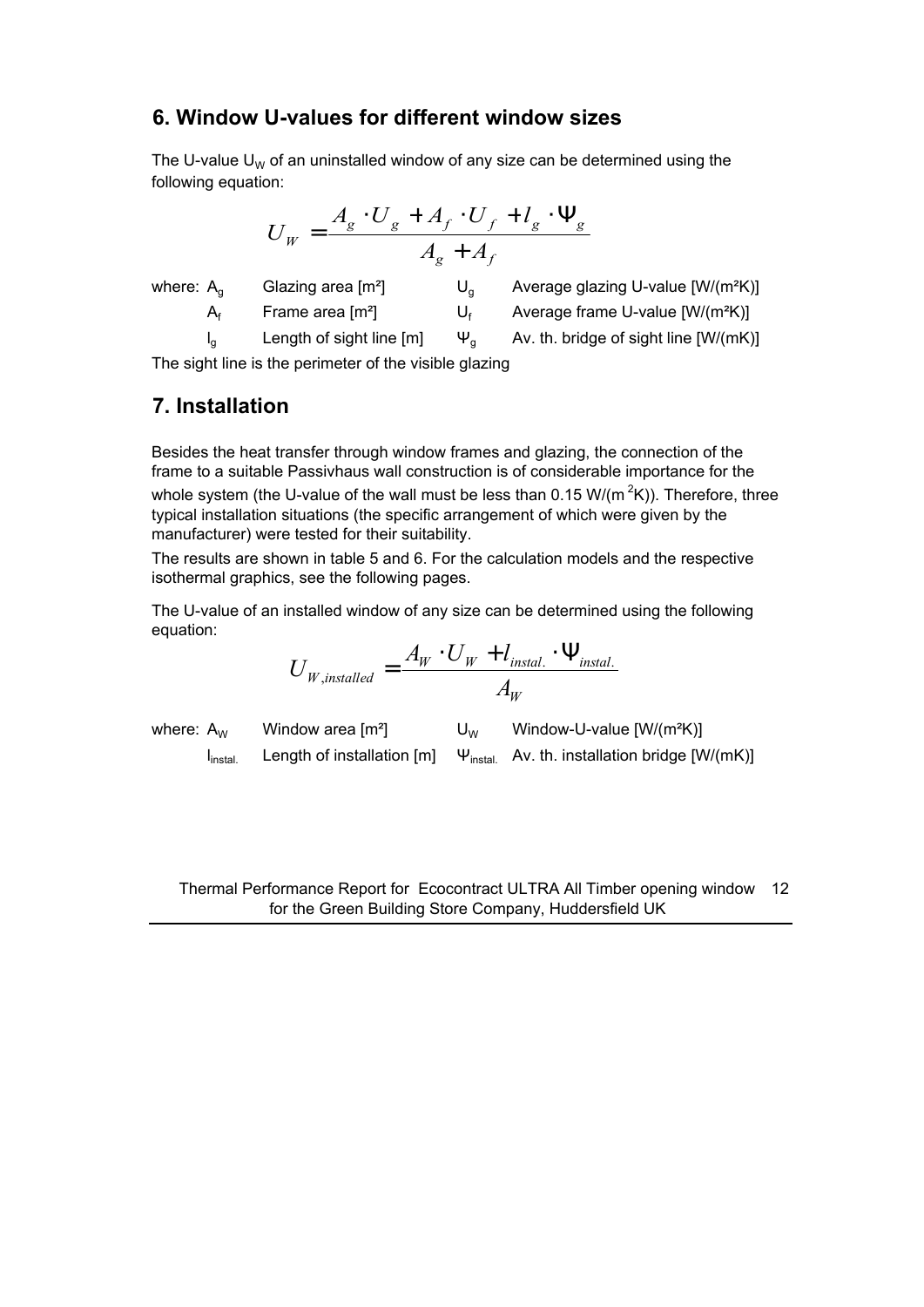## 7.1 Cavity wall

The following figure shows the installation of the Ecocontract ULTRA All Timber 'side/top' and 'bottom' in a Cavity wall.

In the following figures, the heat flux results are shown on the left, with the respective isothermal results shown on the right. The construction details are in the appendices.

In order to better represent the details, only relevant sections of the calculation model are shown.



*Figure 3: Installation head/jamb and cill in a Cavity wall with respective isothermal graphics* 

|                                                                                     | U wall<br>$[W/(m^2K)]$ | $\Psi_{\text{install., bottom}}$<br>[W/(mK)] | $\Psi_{\mathsf{install.}, \, \mathsf{s}.\mathsf{/top}}$<br>[W/(mK)] | $U_{W, \text{installed}}$<br>$[W/(m^2K)]$ |
|-------------------------------------------------------------------------------------|------------------------|----------------------------------------------|---------------------------------------------------------------------|-------------------------------------------|
|                                                                                     | 0.118                  | $-0.002$                                     | $-0.004$                                                            | 0.86                                      |
| Thermal Performance Report for Ecocontract ULTRA All Timber opening window<br>$-13$ |                        |                                              |                                                                     |                                           |
| for the Green Building Store Company, Huddersfield UK                               |                        |                                              |                                                                     |                                           |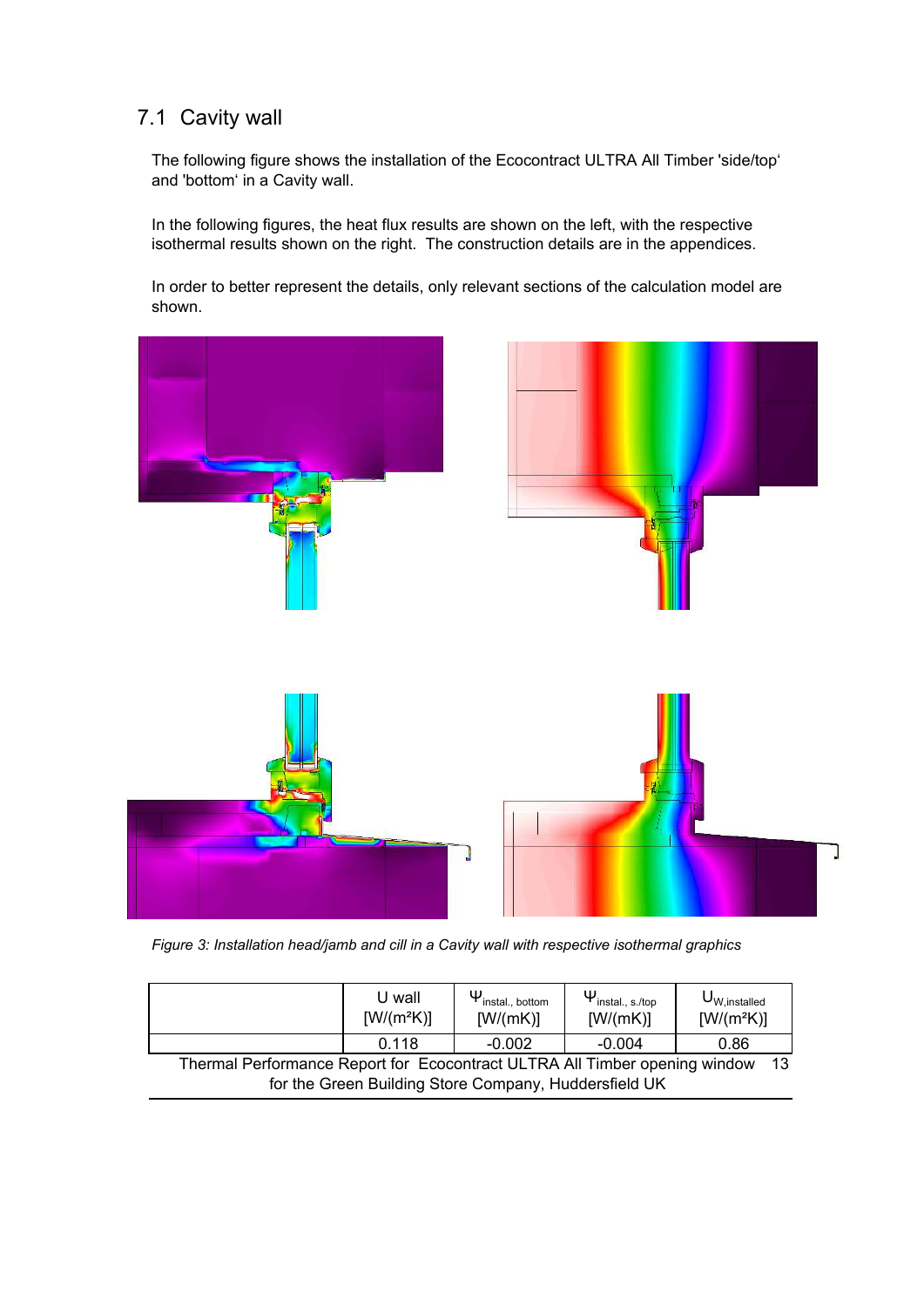## 7.2 Timber frame

The following figure shows the installation of the Ecocontract ULTRA All Timber 'top/side' and 'bottom' in a Timber frame.

In the following figures, the heat flux results are shown on the left, with the respective isothermal results shown on the right. The construction details are in the appendices.

In order to better represent the details, only relevant sections of the calculation model are shown.



Figure 4: Installation 'bottom' and 'side/top' in a Timber frame with respective isothermal graphic

|                                                                                   | U wall<br>$[W/(m^2K)]$ | $\Psi_{\text{install., bottom}}$<br>[W/(mK)] | $\Psi_{\mathsf{install.},\,\mathsf{top}}$<br>[W/(mK)] | $\Psi_{\mathsf{install.}, \mathsf{side}}$<br>[W/(mK)] | $U_{W, \text{installed}}$<br>$[W/(m^2K)]$ |
|-----------------------------------------------------------------------------------|------------------------|----------------------------------------------|-------------------------------------------------------|-------------------------------------------------------|-------------------------------------------|
|                                                                                   | 0.126                  | $-0.002$                                     | $-0.019$                                              | $-0.003$                                              | 0.86                                      |
| Thermal Performance Report for Ecocontract ULTRA All Timber opening window<br>-14 |                        |                                              |                                                       |                                                       |                                           |
| for the Green Building Store Company, Huddersfield UK                             |                        |                                              |                                                       |                                                       |                                           |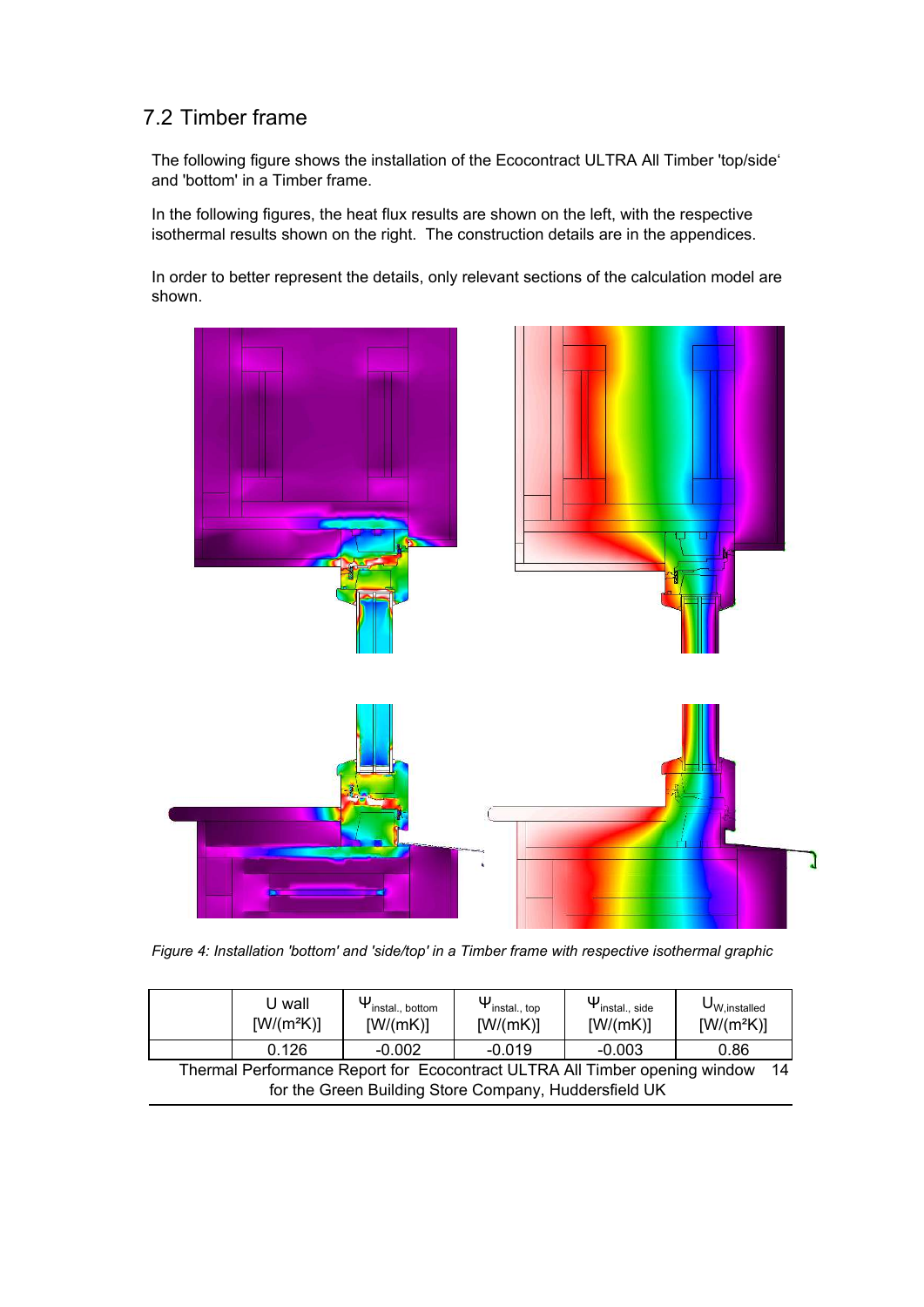## 7.3 Externally insulated wall

The following figure shows the installation of the Ecocontract ULTRA All Timber 'side/top' and 'bottom' in a Externally insulated wall.

In the following figures, the heat flux results are shown on the left, with the respective isothermal results shown on the right. The construction details are in the appendices.

In order to better represent the details, only relevant sections of the calculation model are shown.



Figure 5: Installation 'bottom' and 'side/top' in a Externally insulated wall with respective  *--* 

|                                                                                   | U wall<br>$[W/(m^2K)]$ | $\Psi_{\text{install., bottom}}$<br>[W/(mK)] | $\Psi_{\mathsf{install.}, \, \mathsf{s}.\mathsf{/top}}$<br>[W/(mK)] | $U_{W, \text{installed}}$<br>$[W/(m^2K)]$ |
|-----------------------------------------------------------------------------------|------------------------|----------------------------------------------|---------------------------------------------------------------------|-------------------------------------------|
|                                                                                   | 0.14                   | 0.019                                        | 0.005                                                               | 0.90                                      |
| Thermal Performance Report for Ecocontract ULTRA All Timber opening window<br>-15 |                        |                                              |                                                                     |                                           |
| for the Green Building Store Company, Huddersfield UK                             |                        |                                              |                                                                     |                                           |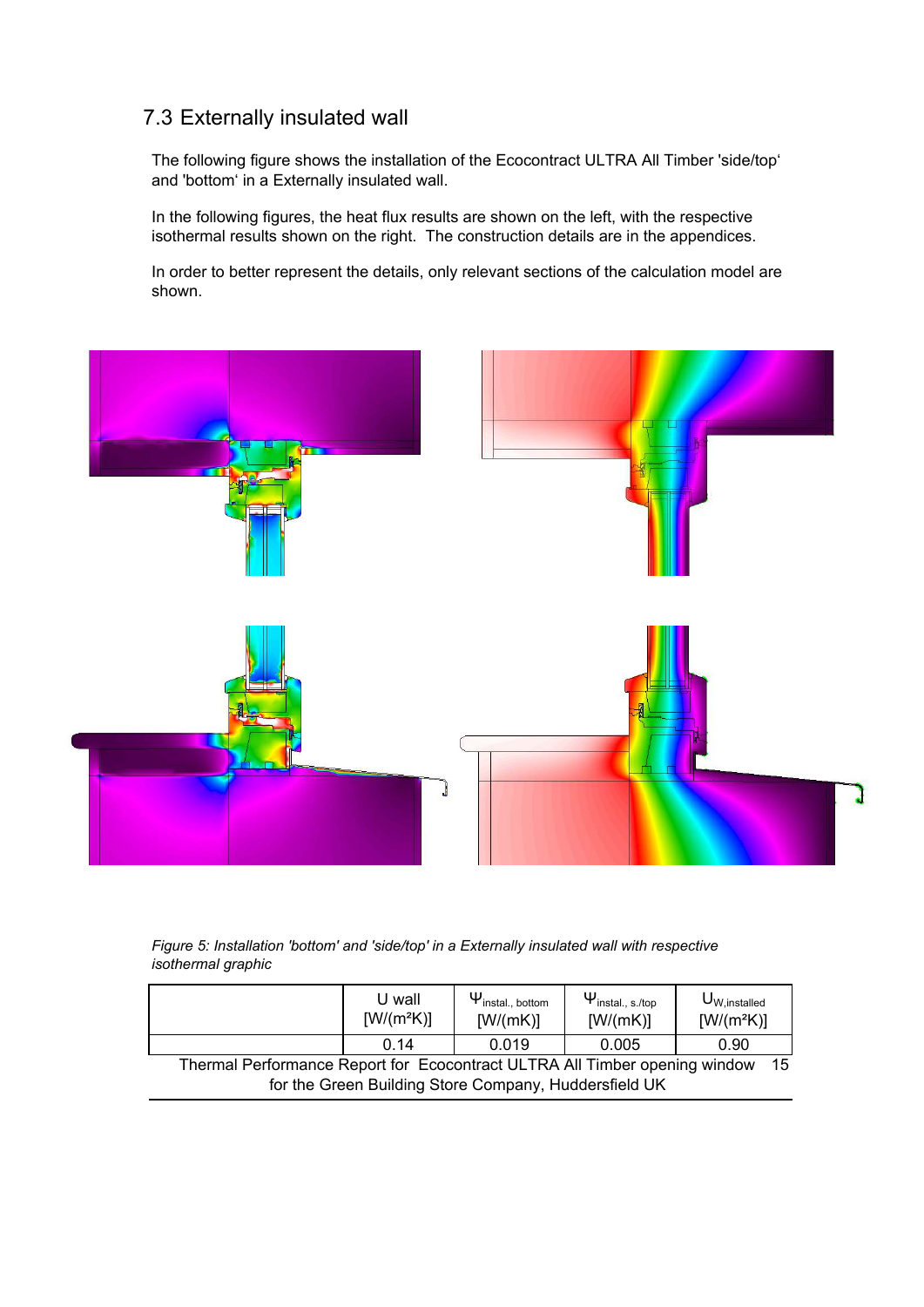## 8. Alternative glasses offered by manufacturer

In deriving the performance of windows, the convention is to install a standard quality of glazing with a centre U value of 0.7  $W/(m^2K)$  to enable a fair comparison of the frames.

However, for analysis in PHPP it is important to know the properties of the actual glass to be offered by the manufacturer. These obviously include the centre of glass U-value of the glazed unit, but also the g-value, which is the fraction of solar heat that passes through the glass at normal incidence.

These values commonly change if the glass is required to have security, safety, or obscured properties. Usually this is because as the glass thickness changes, the gas cavity also changes to maintain a fixed total sealed unit thickness. The g-value can also change with some obscured or laminated glass types.

The following list has been provided by the manufacturer to help choose the correct properties in PHPP. This glazing data is included in the PHPP data value in the next section, but here we also show the PHI glazing rating, which is expressed as:

 $U_{eg}$  = U<sub>g</sub> - 1.6 x g where 1.6 is a climate factor for cool temperate regions

| PHI scale: | Rating | $U_{\text{eq}}$ W/(m <sup>2</sup> K) |
|------------|--------|--------------------------------------|
|            | D      | $>=0$                                |
|            | C      | $>= -0.2$ but $< 0$                  |
|            | R      | $>= -0.35$ but $<-0.2$               |
|            | А      | $\leq$ 0.35                          |
|            |        |                                      |

|                                                                                                       | g    | Ug   |   |
|-------------------------------------------------------------------------------------------------------|------|------|---|
| Standard 4-20-4-20-4 Guardian Climaguard Premium/Clear float/Guardian Climaguard<br>Premium Argon 90% | 0.49 | 0.52 | B |
| Safety 4-20-6.4-20-4 AGC Top N+T toughened/Clear laminated/AGC Top N+T<br>toughened Argon 90%         | 0.49 | 0.52 | B |
| High g 4-20-4-20-4 Planitherm Lux/Clear float/Planitherm Lux Argon 90%                                | 0.63 | 0.61 |   |

#### Thermal Performance Report for Ecocontract ULTRA All Timber opening window 16 for the Green Building Store Company, Huddersfield UK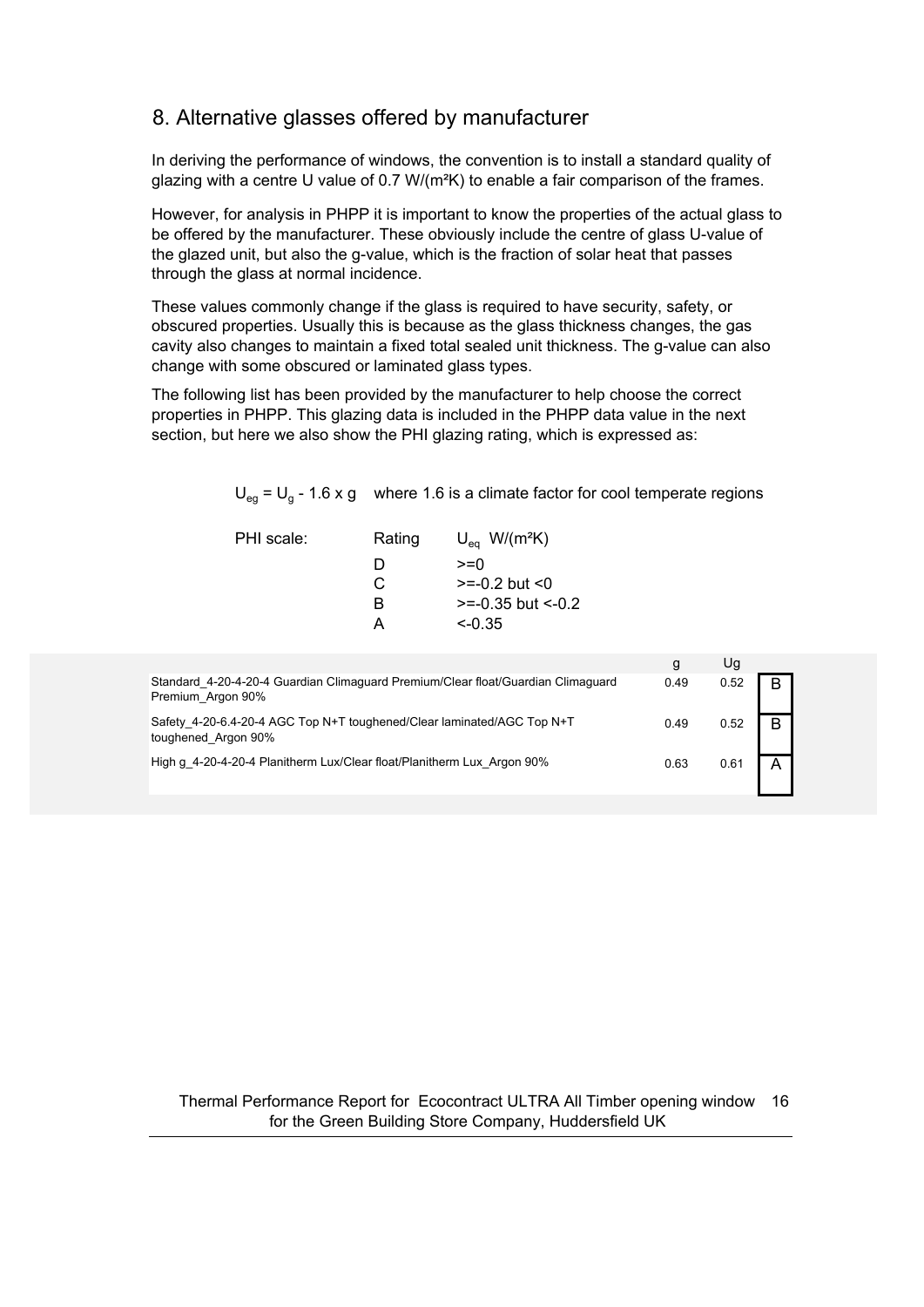| <b>GLASS</b>         |                                                                                                                         |         |                      |
|----------------------|-------------------------------------------------------------------------------------------------------------------------|---------|----------------------|
|                      | Type                                                                                                                    |         |                      |
| Assem-<br>bly<br>No. | Glazing                                                                                                                 | g-Value | U.<br>Value          |
|                      |                                                                                                                         |         | W/(m <sup>2</sup> K) |
|                      | Green Building Store Standard 4-20-4-20-4 Guardian Climaguard Premium/Clear float/Guardian Climaguard Premium Argon 90% | 0.49    | 0.52                 |
|                      | Green Building Store Safety 4-20-6.4-20-4 AGC Top N+T toughened/Clear laminated/AGC Top N+T toughened Argon 90%         | 0.49    | 0.52                 |
| ∘                    | Green Building Store High g 4-20-4-20-4 Planitherm Lux/Clear float/Planitherm Lux Argon 90%                             | 0.63    | 0.61                 |

|                      | <b>WINDOW FRAME PHPP V7 and V8</b>                                                                              |               |      |                                                                                     |             |              |                         |                     |       |              |                                                                                                          |                |             |                        |          |                                                                                                              |            |                                    |
|----------------------|-----------------------------------------------------------------------------------------------------------------|---------------|------|-------------------------------------------------------------------------------------|-------------|--------------|-------------------------|---------------------|-------|--------------|----------------------------------------------------------------------------------------------------------|----------------|-------------|------------------------|----------|--------------------------------------------------------------------------------------------------------------|------------|------------------------------------|
|                      | Type                                                                                                            |               |      | U <sub>f</sub> -Value                                                               |             |              | <b>Frame Dimensions</b> |                     |       |              |                                                                                                          |                |             | <b>Thermal bridges</b> |          |                                                                                                              |            |                                    |
| Assem-<br>bly<br>No. | <b>Window frame</b>                                                                                             | Frame<br>left |      | Frame   Frame   Frame   Width -   Width -   Width -   Width -<br>right bottom       | top         | Left         |                         | Right Below Above   |       |              | Glazing edge thermal bridge                                                                              |                |             |                        |          | Installation thermal bridge                                                                                  |            | Curtain<br>wall<br>facades         |
|                      | Curtain wall facade                                                                                             | Post<br>left  | Post | Beam<br>right bottom                                                                | Beam<br>top | Post<br>left | Post<br>right           | Beam Beam<br>bottom | top   | edge<br>left | V Glazing V Glazing V Glazing V Glazing V Installat V Installat V Installat V Installat<br>edge<br>right | edge<br>bottom | edge<br>top | ion<br>left            | ion      | ion<br>right bottom                                                                                          | ion<br>top | Хес -<br>value<br>Glass<br>carrier |
|                      |                                                                                                                 |               |      | W/(m <sup>2</sup> K) W/(m <sup>2</sup> K) W/(m <sup>2</sup> K) W/(m <sup>2</sup> K) |             |              |                         |                     | m     |              | W/(mK)   W/(mK)   W/(mK)   W/(mK)   W/(mK)   W/(mK)   W/(mK)   W/(mK)   W/K                              |                |             |                        |          |                                                                                                              |            |                                    |
|                      | Green Building Store Ecocontract ULTRA All Timber opening window                                                | 1.05          | 1.05 | 1.10                                                                                | 1.05        | 0.120        | 0.120                   | 0.138               | 0.120 | 0.022        | 0.022                                                                                                    | 0.021          | 0.022       | 0.040                  | 0.040    | 0.040                                                                                                        | 0.040      |                                    |
|                      | Green Building Store Ecocontract ULTRA All Timber opening window in a Cavity wall (U= 0.12 W/m2K)               | 1.05          | 1.05 | 1.10                                                                                | 1.05        | 0.120        | 0.120                   | 0.138               | 0.120 | 0.022        | 0.022                                                                                                    | 0.021          | 0.022       | $-0.004$               |          | $\begin{array}{ c c c c c c c c c } \hline \text{-.0004} & \text{-0.004} & \text{-0.004} \hline \end{array}$ |            |                                    |
|                      | Green Building Store Ecocontract ULTRA All Timber opening window in a Timber frame (U= 0.13 W/m2K)              | 1.05          | 1.05 | .10                                                                                 | 1.05        | 0.120        | 0.120                   | 0.138               | 0.120 | 0.022        | 0.022                                                                                                    | 0.021          | 0.022       | $-0.003$               | $-0.003$ | $-0.002$                                                                                                     | $-0.019$   |                                    |
|                      | Green Building Store Ecocontract ULTRA All Timber opening window in a Externally insulated wall (U= 0.14 W/m2K) | 1.05          | 1.05 | 1.10                                                                                | 1.05        | 0.120        | 0.120                   | 0.138               | 0.120 | 0.022        | 0.022                                                                                                    | 0.021          | 0.022       | 0.005                  | 0.005    | 0.019                                                                                                        | 0.005      |                                    |

|                      | WINDOW FRAME PHPP 2007 V1.2 English                                                                             |                           |                      |       |                         |       |                                                                 |                        |                |                                              |                                  |       |      |                       |                                                                                    |          |                       |          |
|----------------------|-----------------------------------------------------------------------------------------------------------------|---------------------------|----------------------|-------|-------------------------|-------|-----------------------------------------------------------------|------------------------|----------------|----------------------------------------------|----------------------------------|-------|------|-----------------------|------------------------------------------------------------------------------------|----------|-----------------------|----------|
|                      | Type                                                                                                            | U <sub>f</sub> -<br>Value |                      |       | <b>Frame Dimensions</b> |       |                                                                 | <b>Thermal bridges</b> | U۰-<br>l Value | Therma                                       | standard<br>I Bridge window size |       |      | U <sub>f</sub> -Value |                                                                                    |          | <b>W</b> installation |          |
| Assem-<br>bly<br>No. | Window frame                                                                                                    | Frame                     | Left                 |       | Right Bottom            | Top   | Width   Width   Width   Width $ \Psi_{\text{glazing}} $<br>edge | $\Psi$ installation    | frame          | <b>W</b> installat<br>ion<br>(averag)<br>ed) | Height                           | Width | side | top                   | bottom                                                                             | side     | top                   | botton   |
|                      | Curtain wall system                                                                                             | <b>Mullion</b><br>transo  | 1/2 Width<br>mullion |       | 1/2 Width<br>transom    |       | <b>W</b> glazing<br>edge                                        | $\Psi$ installation    |                |                                              |                                  |       |      |                       |                                                                                    |          |                       |          |
|                      |                                                                                                                 | W/(m <sup>2</sup> K)      | m                    | m     | m                       | m     |                                                                 | W/(mK) W/(mK)          |                | $W/(m^2K)$ W/(mK)                            | m                                | m     |      |                       | W/(m <sup>2</sup> K) W/(m <sup>2</sup> K) W/(m <sup>2</sup> K) W/(mK) W/(mK) W/(mK |          |                       |          |
|                      | Green Building Store Ecocontract ULTRA All Timber opening window                                                | 1.06                      | 0.120                | 0.120 | 0.138                   | 0.120 | 0.022                                                           | 0.040                  |                | $1.06$ 0.040                                 | 1.48                             | 1.23  |      |                       |                                                                                    | 0.040    | 0.040                 | 0.040    |
|                      | Green Building Store Ecocontract ULTRA All Timber opening window in a Cavity wall (U= 0.12 W/m2K)               | 1.06                      | 0.120                | 0.120 | 0.138                   | 0.120 | 0.022                                                           | $-0.004$               |                | $1.06$ $\mid$ -0.004                         | 1.48                             | 1.23  |      | 1.05                  | 1.10                                                                               | $-0.004$ | $-0.004$              | $-0.002$ |
|                      | Green Building Store Ecocontract ULTRA All Timber opening window in a Timber frame (U= 0.13 W/m2K)              | 1.06                      | 0.120                | 0.120 | 0.138                   | 0.120 | 0.022                                                           | $-0.006$               |                | $1.06$ $-0.006$                              | 1.48                             | 1.23  | 1.05 | 1.05                  | 1.10                                                                               | $-0.003$ | $-0.019$              | $-0.002$ |
|                      | Green Building Store Ecocontract ULTRA All Timber opening window in a Externally insulated wall (U= 0.14 W/m2K) | 1.06                      | 0.120                | 0.120 | 0.138                   | 0.120 | 0.022                                                           | 0.008                  |                | $1.06$ 0.008                                 | 1.48                             | 1.23  | 1.05 | 1.05                  | 1.10                                                                               | 0.005    | 0.005                 | 0.019    |

| U <sub>f</sub> -<br>Value |               |                | <b>Frame Dimensions</b> |                      |                          | <b>Thermal bridges</b> | Uf-<br>Value | Therma<br><b>Bridge</b>                      |               | standard<br>window size |      | U <sub>f</sub> -Value                                       |        |          | <b>W</b> installation |
|---------------------------|---------------|----------------|-------------------------|----------------------|--------------------------|------------------------|--------------|----------------------------------------------|---------------|-------------------------|------|-------------------------------------------------------------|--------|----------|-----------------------|
|                           | Width<br>Left | Width<br>Right | Width<br><b>Bottom</b>  | Width<br>Top         | <b>W</b> glazing<br>edge | $\Psi$ installation    | frame        | <b>W</b> installat<br>ion<br>(averag)<br>ed) | <b>Height</b> | Width                   | side | top                                                         | bottom | side     | top                   |
| <b>Mullion</b>            |               |                |                         |                      | <b>W</b> glazing         |                        |              |                                              |               |                         |      |                                                             |        |          |                       |
| 1/2 Width<br>mullion      |               |                |                         | 1/2 Width<br>transom |                          | <b>W</b> installation  |              |                                              |               |                         |      |                                                             |        |          |                       |
| m                         |               |                |                         |                      | edge                     |                        |              |                                              |               |                         |      |                                                             |        |          |                       |
| $W/(m^2K)$                | m             | m              | m                       | m                    | W/(mK)                   | W/(mK)                 |              | $W/(m^2K)$ W/(mK)                            | m             | m                       |      | $W/(m^2K)$ W/(m <sup>2</sup> K) W/(m <sup>2</sup> K) W/(mK) |        |          | $W/(mK)$ W/(mK)       |
| 1.06                      | 0.120         | 0.120          | 0.138                   | 0.120                | 0.022                    | 0.040                  | 1.06         | 0.040                                        | 1.48          | 1.23                    | 1.05 | 1.05                                                        | 1.10   | 0.040    | 0.040                 |
| 1.06                      | 0.120         | 0.120          | 0.138                   | 0.120                | 0.022                    | $-0.004$               | 1.06         | $-0.004$                                     | 1.48          | 1.23                    | 1.05 | 1.05                                                        | 1.10   | $-0.004$ | $-0.004$              |
| 1.06                      | 0.120         | 0.120          | 0.138                   | 0.120                | 0.022                    | $-0.006$               | 1.06         | $-0.006$                                     | 1.48          | 1.23                    | 1.05 | 1.05                                                        | 1.10   | $-0.003$ | $-0.019$              |
| 1.06                      | 0.120         | 0.120          | 0.138                   | 0.120                | 0.022                    | 0.008                  | .06          | 0.008                                        | 1.48          | 1.23                    | 1.05 | 1.05                                                        | 1.10   | 0.005    | 0.005                 |

Thermal Performance Report for Ecocontract ULTRA All Timber opening windowThermal Performance Report for Ecocontract ULTRA All Timber opening window 17<br>for the Green Building Store Company, Huddersfield UK for the Green Building Store Company, Huddersfield UK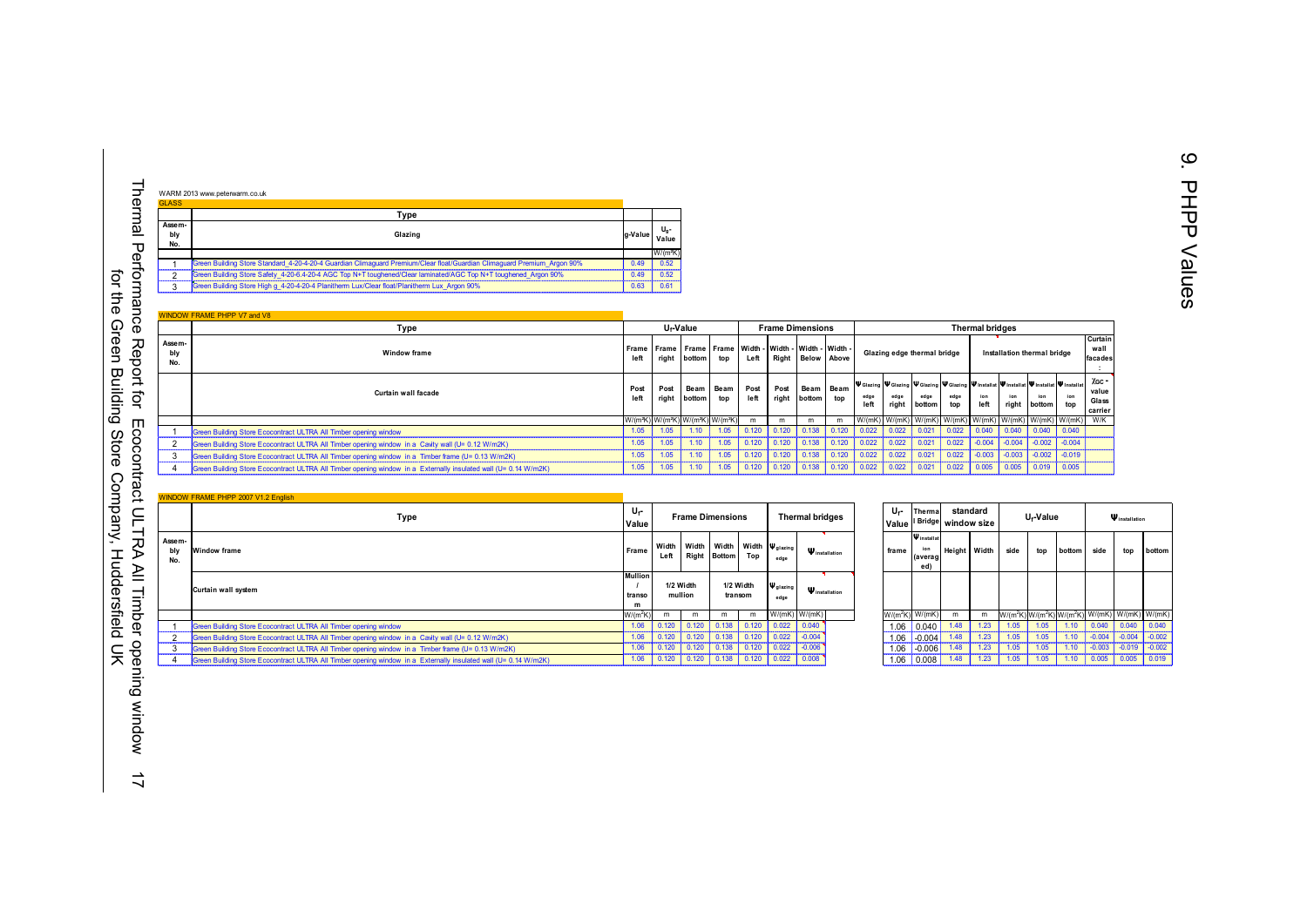## 10. Appendix: Construction drawings - (not to scale)



Ecocontract ULTRA All Timber: Frame section - Head/jamb and Cill

52mm glazing unit

Thermal Performance Report for Ecocontract ULTRA All Timber opening window 18 for the Green Building Store Company, Huddersfield UK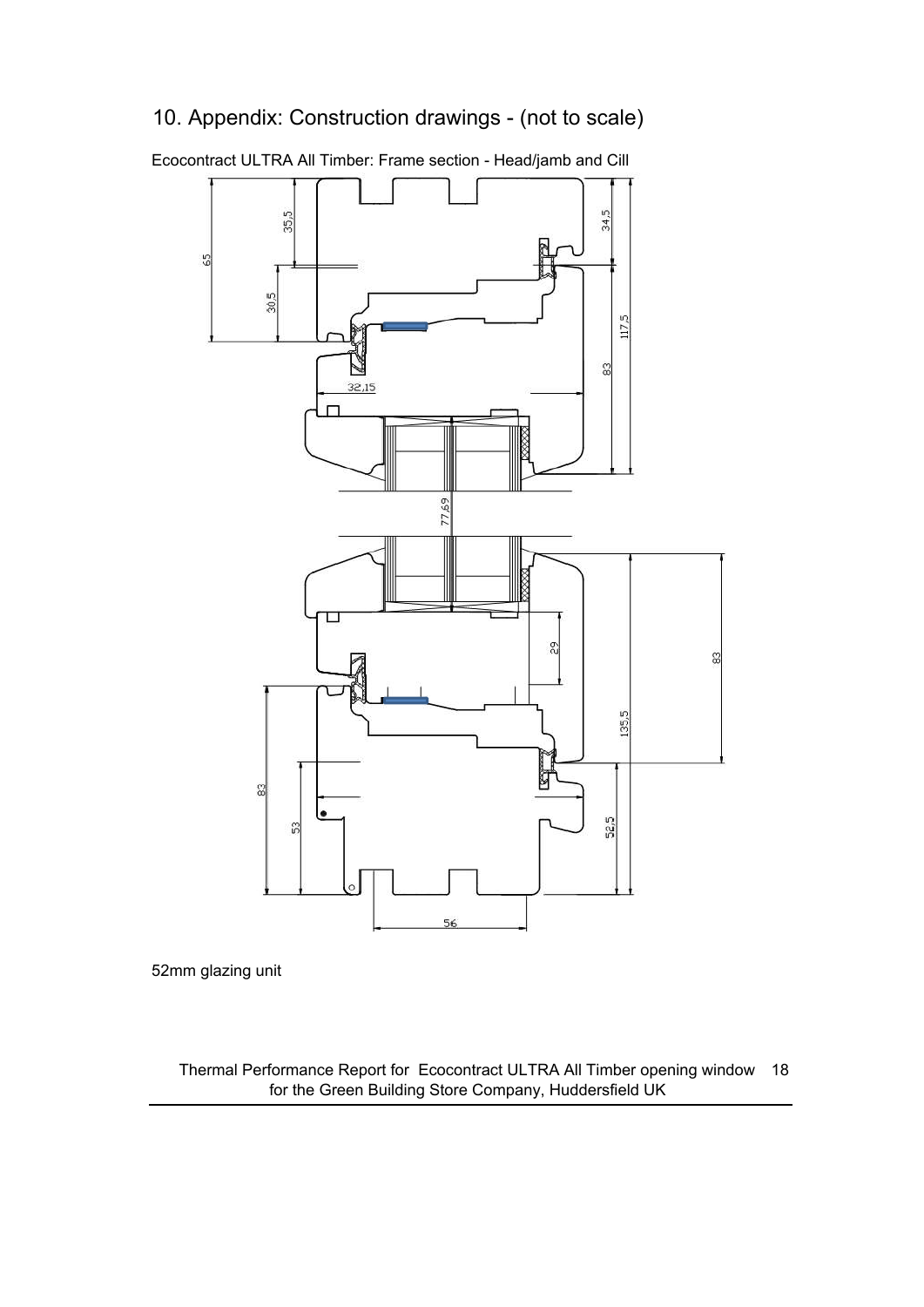Ecocontract ULTRA All Timber: Section of Window Head and Cill (not to scale)



See page 7 for colour key

Thermal Performance Report for Ecocontract ULTRA All Timber opening window 19 for the Green Building Store Company, Huddersfield UK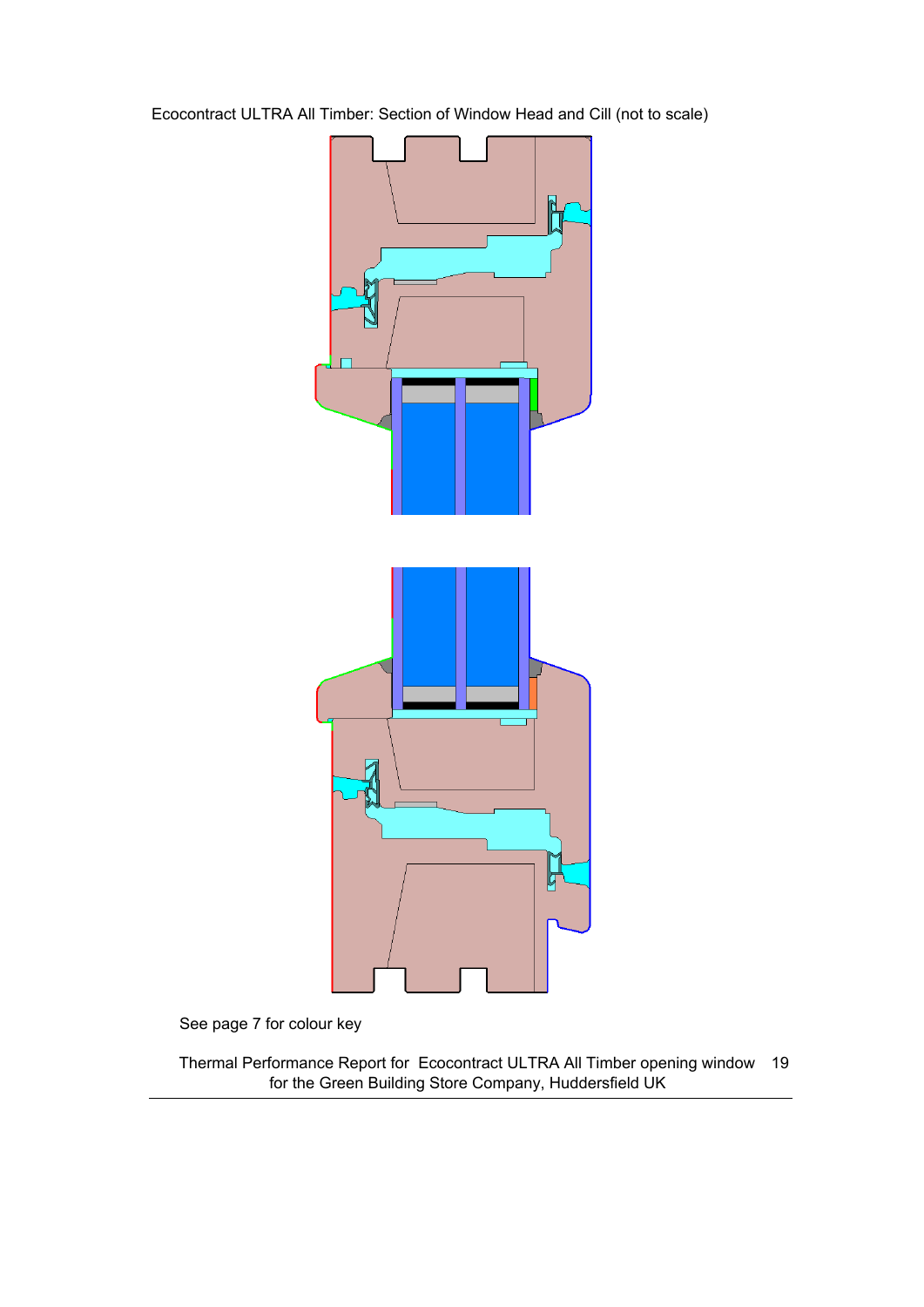

#### Ecocontract ULTRA All Timber: Installation section for Cavity wall (not to scale)

Thermal Performance Report for Ecocontract ULTRA All Timber opening window 20 for the Green Building Store Company, Huddersfield UK

ᆸ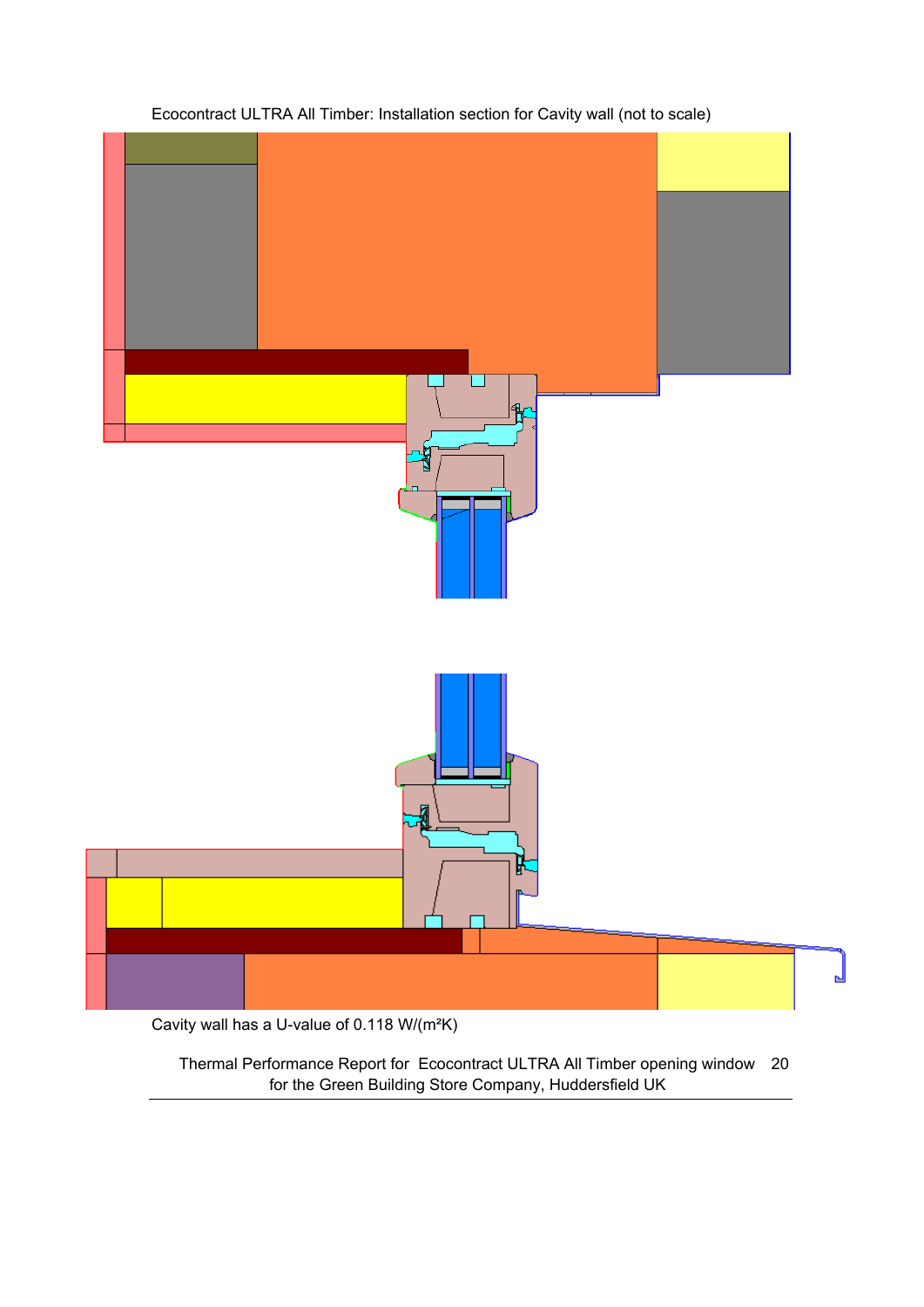Ecocontract ULTRA All Timber: Installation section for Timber frame (not to scale)



Timber frame has a U-value of 0.126 W/(m<sup>2</sup>K) See page 7 for colour key

Thermal Performance Report for Ecocontract ULTRA All Timber opening window 21 for the Green Building Store Company, Huddersfield UK